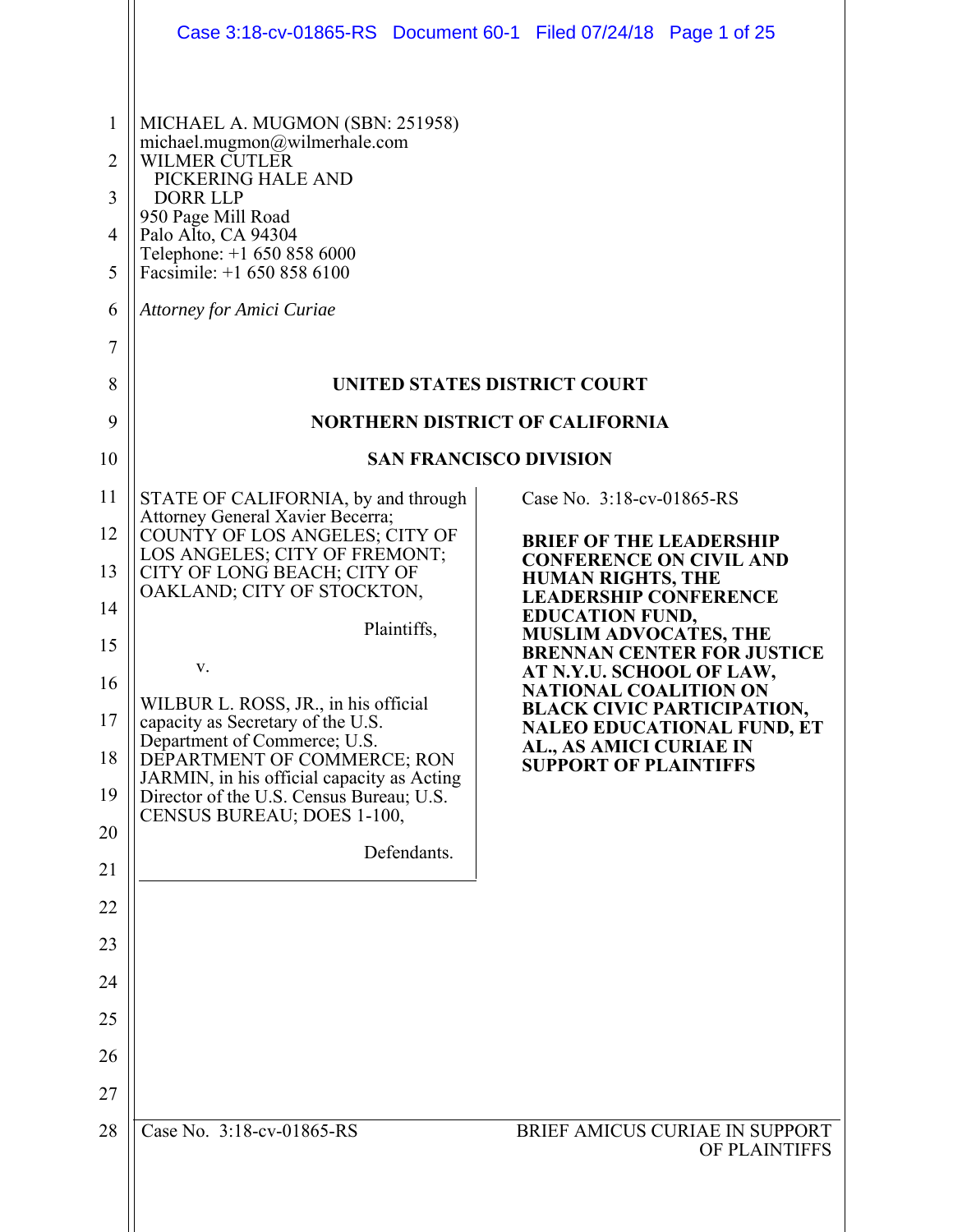|                     |                                                                         | Case 3:18-cv-01865-RS  Document 60-1  Filed 07/24/18  Page 2 of 25                                                                      |  |
|---------------------|-------------------------------------------------------------------------|-----------------------------------------------------------------------------------------------------------------------------------------|--|
| 1                   |                                                                         | <b>TABLE OF CONTENTS</b>                                                                                                                |  |
| $\overline{2}$<br>3 |                                                                         |                                                                                                                                         |  |
| $\overline{4}$      |                                                                         |                                                                                                                                         |  |
| 5                   |                                                                         |                                                                                                                                         |  |
|                     |                                                                         |                                                                                                                                         |  |
| 6                   | PLAINTIFFS HAVE STANDING TO CHALLENGE THE CITIZENSHIP QUESTION ON<br>I. |                                                                                                                                         |  |
| 7                   | THE BASIS OF INJURIES THAT THE QUESTION IS INFLICTING-AND WILL          |                                                                                                                                         |  |
| 8<br>9              | A.                                                                      | Inclusion Of A Citizenship Question Will Result In An Undercount Of                                                                     |  |
| 10                  | <b>B.</b>                                                               | The Systematic Undercount Of The Communities Amici Represent                                                                            |  |
| 11                  |                                                                         | Will Result in Plaintiffs' Districts Suffering A Direct Loss of Federal                                                                 |  |
| 12                  | C.                                                                      | The History Of The Citizenship Question Does Not Undermine                                                                              |  |
| 13                  |                                                                         |                                                                                                                                         |  |
| 14                  | Π.                                                                      | A CITIZENSHIP QUESTION ON THE DECENNIAL CENSUS WILL UNDERMINE, NOT<br>AID, OUR COMMUNITIES' ABILITY TO VINDICATE THEIR RIGHTS UNDER THE |  |
| 15                  |                                                                         |                                                                                                                                         |  |
| 16<br>17            | A.                                                                      | The United States And Private Plaintiffs Have Effectively Enforced<br>The Voting Rights Act Without Census Citizenship Data For Over 50 |  |
| 18                  | <b>B.</b>                                                               | Collecting Citizenship Data Would Not Allow The Communities                                                                             |  |
| 19                  |                                                                         | Amici Represent-Primary Beneficiaries Of The Voting Rights Act-                                                                         |  |
| 20                  |                                                                         |                                                                                                                                         |  |
| 21                  |                                                                         |                                                                                                                                         |  |
| 22                  |                                                                         |                                                                                                                                         |  |
| 23                  |                                                                         |                                                                                                                                         |  |
| 24                  |                                                                         |                                                                                                                                         |  |
| 25                  |                                                                         |                                                                                                                                         |  |
| 26                  |                                                                         |                                                                                                                                         |  |
| 27                  |                                                                         |                                                                                                                                         |  |
| 28                  |                                                                         |                                                                                                                                         |  |
|                     |                                                                         | $\mathbf{i}$<br>Case No. 3:18-cv-01865-RS<br>BRIEF AMICUS CURIAE IN SUPPORT<br>OF PLAINTIFFS                                            |  |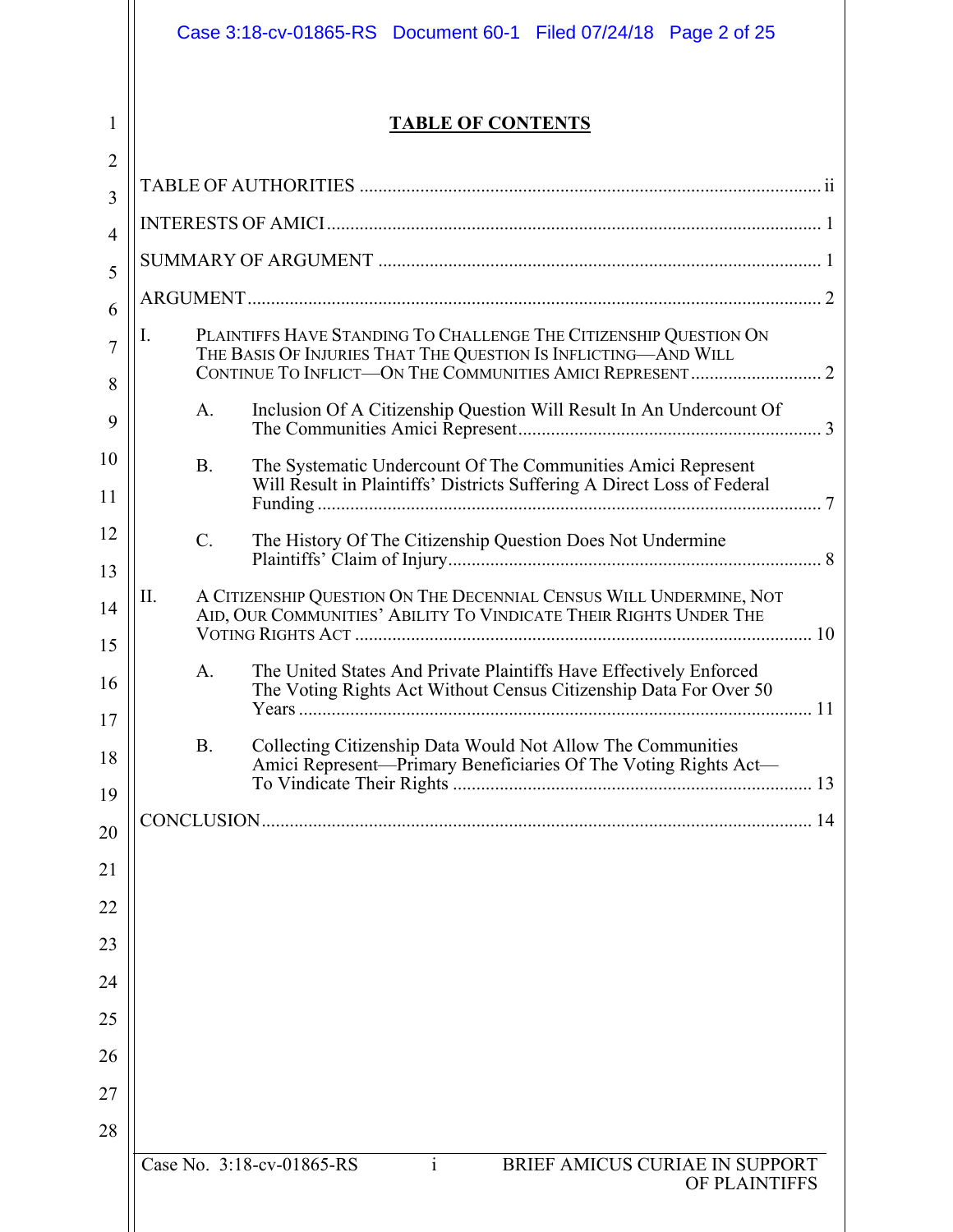| Case 3:18-cv-01865-RS Document 60-1 Filed 07/24/18 Page 3 of 25                                                                                                                                                                                                                                                                                                                                                                                                                                                                                                                                                                                                                                                                                                                                                                     |
|-------------------------------------------------------------------------------------------------------------------------------------------------------------------------------------------------------------------------------------------------------------------------------------------------------------------------------------------------------------------------------------------------------------------------------------------------------------------------------------------------------------------------------------------------------------------------------------------------------------------------------------------------------------------------------------------------------------------------------------------------------------------------------------------------------------------------------------|
| <b>TABLE OF AUTHORITIES</b><br>Page(s)                                                                                                                                                                                                                                                                                                                                                                                                                                                                                                                                                                                                                                                                                                                                                                                              |
| <b>FEDERAL CASES</b>                                                                                                                                                                                                                                                                                                                                                                                                                                                                                                                                                                                                                                                                                                                                                                                                                |
| Bartlett v. Strickland,                                                                                                                                                                                                                                                                                                                                                                                                                                                                                                                                                                                                                                                                                                                                                                                                             |
|                                                                                                                                                                                                                                                                                                                                                                                                                                                                                                                                                                                                                                                                                                                                                                                                                                     |
| Clapper v. Amnesty Int'l USA,                                                                                                                                                                                                                                                                                                                                                                                                                                                                                                                                                                                                                                                                                                                                                                                                       |
| Fed'n for Am. Immigration Reform (FAIR) v. Klutznick,                                                                                                                                                                                                                                                                                                                                                                                                                                                                                                                                                                                                                                                                                                                                                                               |
| Gray v. Sanders,                                                                                                                                                                                                                                                                                                                                                                                                                                                                                                                                                                                                                                                                                                                                                                                                                    |
| Matter of A-B-,                                                                                                                                                                                                                                                                                                                                                                                                                                                                                                                                                                                                                                                                                                                                                                                                                     |
| Thornburg v. Gingles,                                                                                                                                                                                                                                                                                                                                                                                                                                                                                                                                                                                                                                                                                                                                                                                                               |
| <b>LEGISLATIVE MATERIALS</b>                                                                                                                                                                                                                                                                                                                                                                                                                                                                                                                                                                                                                                                                                                                                                                                                        |
| Attorney General Nomination: Hearing Before the S. Comm. on the Judiciary,                                                                                                                                                                                                                                                                                                                                                                                                                                                                                                                                                                                                                                                                                                                                                          |
| Enumeration of Undocumented Aliens in the Decennial Census: Hearing<br>Before the Subcomm, on Energy, Nuclear Proliferation, & Gov't<br>Processes of the S. Comm. on Governmental Affairs, 99th Cong. (1985)<br>(statement of John Keane, Dir., Bureau of the Census),<br>Progress Report on the 2020 Census: Hearing Before H. Comm. on Oversight<br>& Gov't Reform, 115th Cong. (2018) (statement of Vanita Gupta,<br>President & CEO, The Leadership Conference on Civil and Human<br>Rights), http://civilrightsdocs.info/pdf/testimony/VG-house-OGR-<br>Progress Report on the 2020 Census: Hearing Before the H. Comm. on<br>Oversight & Gov't Reform, 115th Cong. (2018) (statement of John M.<br>Gore, Acting Assistant Att'y Gen., U.S. Dep't of Justice),<br>https://oversight.house.gov/wp-content/uploads/2018/05/Gore- |
| $\ddot{\rm i}$<br>Case No. 3:18-cv-01865-RS<br>BRIEF AMICUS CURIAE IN SUPPORT<br>OF PLAINTIFFS                                                                                                                                                                                                                                                                                                                                                                                                                                                                                                                                                                                                                                                                                                                                      |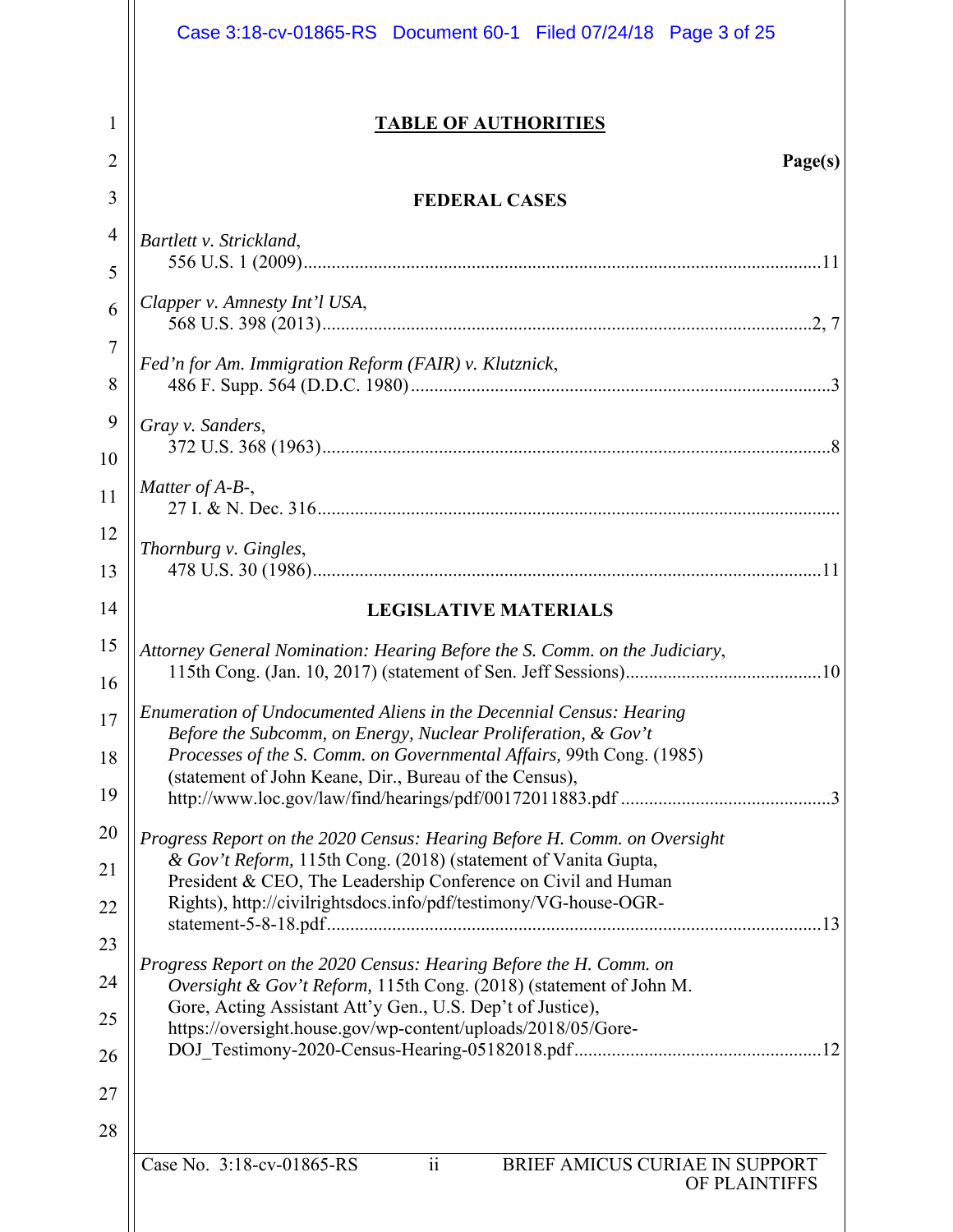|                | Case 3:18-cv-01865-RS Document 60-1 Filed 07/24/18 Page 4 of 25                                                                                 |
|----------------|-------------------------------------------------------------------------------------------------------------------------------------------------|
| $\mathbf{1}$   | Progress Report on the 2020 Census: Hearing Before the H. Comm. on                                                                              |
| $\overline{2}$ | Oversight & Gov't Reform, 115th Cong. (2018) (testimony of Justin<br>Levitt, Professor, Loyola Law School), https://oversight.house.gov/wp-     |
| 3              | content/uploads/2018/05/Levitt-Testimony-2020-Census-Hearing-                                                                                   |
| $\overline{4}$ | <b>OTHER AUTHORITIES</b>                                                                                                                        |
| 5              | Arthur, Rob, Latinos in Three Cities Are Reporting Fewer Crimes Since                                                                           |
| 6              | Trump Took Office, Three Cities Are Reporting Fewer Crimes Since                                                                                |
| $\tau$         | Trump Took Office, FiveThirtyEight (May 18, 2017),<br>https://fivethirtyeight.com/features/latinos-report-fewer-crimes-in-three-                |
| 8              |                                                                                                                                                 |
| 9              | Artiga, Samantha & Anthony Damico, Kaiser Family Foundation, Nearly 20<br>Million Children Live in Immigrant Families that Could Be Affected by |
| 10             | Evolving Immigration Policies (2018), http://files.kff.org/attachment/Data-                                                                     |
| 11             | Note-Nearly-20-Million-Children-Live-in-Immigrant-Families-that-                                                                                |
| 12             | Fishkin, Joseph, The Administration is Lying About the Census, Balkinization                                                                    |
| 13             | (Mar. 27, 2018), https://balkin.blogspot.com/2018/03/the-administration-                                                                        |
| 14             |                                                                                                                                                 |
| 15             | Glenn, Heidi, Fear of Deportation Spurs 4 Women to Drop Domestic Abuse<br>Cases in Denver, NPR (Mar. 21, 2017),                                 |
| 16             | https://www.npr.org/2017/03/21/520841332/fear-of-deportation-spurs-4-<br>6                                                                      |
| 17             | Letter from Arthur E. Gary, General Counsel, DOJ, to Ron Jarmin, U.S.                                                                           |
| 18             | Census Bureau (Dec. 12, 2017), https://www.courthousenews.com/wp-                                                                               |
| 19             | Lewis, Brooke A., HPD Chief Announces Decrease in Hispanics Reporting                                                                           |
| 20             | Rape and Violent Crimes Compared to Last Year, HOUSTON CHRONICLE<br>(Apr. 6, 2017), https://www.chron.com/news/houston-                         |
| 21             | texas/houston/article/HPD-chief-announces-decrease-in-Hispanics-                                                                                |
| 22             |                                                                                                                                                 |
| 23             | Mathema, Silva, Keeping Families Together: Why All Americans Should Care<br>About What Happens to Unauthorized Immigrants, Center for American  |
| 24             | Progress (Mar. 16, 2017),<br>https://www.americanprogress.org/issues/immigration/reports/2017/03/16/                                            |
| 25             |                                                                                                                                                 |
| 26             |                                                                                                                                                 |
| 27             |                                                                                                                                                 |
| 28             |                                                                                                                                                 |
|                | $\overline{iii}$<br>Case No. 3:18-cv-01865-RS<br>BRIEF AMICUS CURIAE IN SUPPORT<br>OF PLAINTIFFS                                                |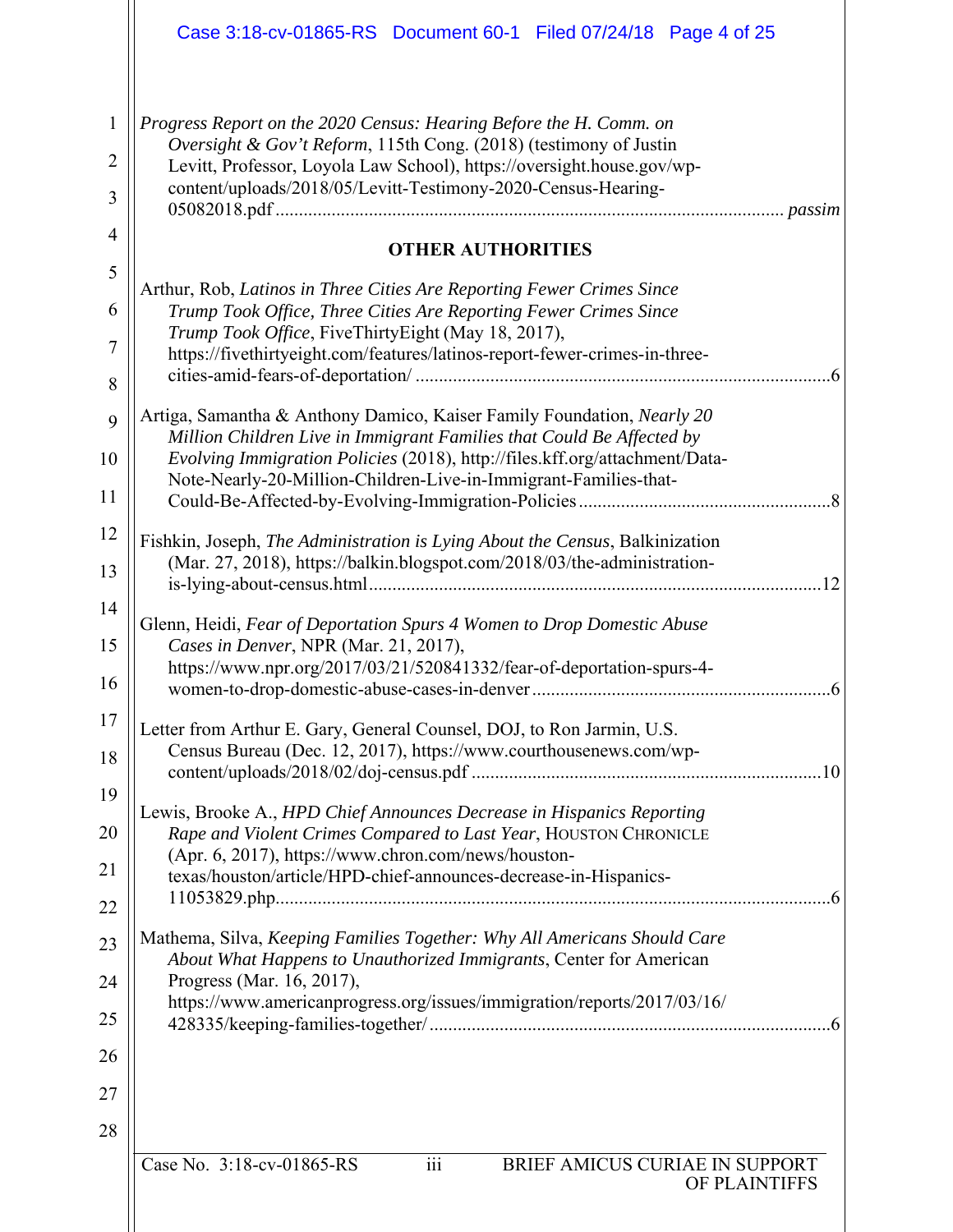|                | Case 3:18-cv-01865-RS Document 60-1 Filed 07/24/18 Page 5 of 25                                                                                    |  |  |
|----------------|----------------------------------------------------------------------------------------------------------------------------------------------------|--|--|
| $\mathbf{1}$   | Memorandum from Center for Survey Measurement, U.S. Census Bureau, to                                                                              |  |  |
| $\overline{2}$ | Associate Directorate for Research and Methodology ("ARDM"):<br>Respondent Confidentiality Concerns (Sept. 20, 2017),                              |  |  |
| 3              | https://www2.census.gov/cac/nac/meetings/2017-11/Memo-Regarding-                                                                                   |  |  |
| $\overline{4}$ | Memorandum from Ron S. Jarmin, Director, U.S. Census Bureau, to Barbara                                                                            |  |  |
| 5              | Anderson, Chair, Census Scientific Advisory Comm.: U.S. Census Bureau<br>Responses to Census Scientific Advisory Committee Fall 2017               |  |  |
| 6              | Recommendations (Jan. 26, 2018),                                                                                                                   |  |  |
| $\overline{7}$ | https://www2.census.gov/cac/sac/meetings/2017-09/2018-01-26-census-                                                                                |  |  |
| 8              | Meyers, Mikelyn & Patricia Goerman, U.S. Census Bureau, Respondent                                                                                 |  |  |
| 9              | Confidentiality Concerns in Multilingual Pretesting Studies and Possible<br>Effects on Response Rates and Data Quality for the 2020 Census 25 (May |  |  |
| 10             | 2018) (presentation at 73rd Annual Conference of the American<br>Association for Public Opinion Research (AAPOR)),                                 |  |  |
| 11             | https://census.gov/content/dam/Census/newsroom/press-                                                                                              |  |  |
| 12             |                                                                                                                                                    |  |  |
| 13             | Meyers, Mikelyn, U.S. Census Bureau, Respondent Confidentiality Concerns<br>and Possible Effects on Response Rates and Data Quality for the 2020   |  |  |
| 14             | Census (Nov. 2, 2017) (presentation at National Advisory Committee on<br>Racial, Ethnic, and Other Populations Fall Meeting),                      |  |  |
| 15             | https://www2.census.gov/cac/nac/meetings/2017-11/Meyers-NAC-                                                                                       |  |  |
| 16             |                                                                                                                                                    |  |  |
| 17             | Persily, Nathaniel, The Law of the Census: How to Count, What to Count,<br>Whom to Count, and Where to Count Them, 32 Cardozo L. Rev. 755, 759     |  |  |
| 18             |                                                                                                                                                    |  |  |
| 19             | Reamer, Andrew, GW Institute of Public Policy, Counting For Dollars 2020:<br>The Role of the Decennial Census in the Geographic Distribution of    |  |  |
| 20             | Federal Funds, Report #2: Estimating Fiscal Costs of a Census                                                                                      |  |  |
| 21             | Undercount to States (2018),<br>https://gwipp.gwu.edu/sites/g/files/zaxdzs2181/f/downloads/GWIPP%20R                                               |  |  |
| 22             | eamer%20Fiscal%20Impacts%20of%20Census%20Undercount%20on%2                                                                                         |  |  |
| 23             | Robbins, Liz & Katie Benner, <i>Documents Show Political Lobbying in Census</i>                                                                    |  |  |
| 24             | Question About Citizenship, N.Y. Times (June 9, 2018),<br>https://www.nytimes.com/2018/06/09/nyregion/kobach-bannon-lobbying-                      |  |  |
| 25             |                                                                                                                                                    |  |  |
| 26             | Shapiro, Robert, Trump's Census Policy Could Boomerang and Hurt Red                                                                                |  |  |
| 27             | States as Well as Blue States, Brookings (Mar. 30, 2018),<br>https://www.brookings.edu/blog/fixgov/2018/03/30/trump-census-harms-                  |  |  |
| 28             |                                                                                                                                                    |  |  |
|                | Case No. $3:18$ -cv-01865-RS iv<br>BRIEF AMICUS CURIAE IN SUPPORT<br>OF PLAINTIFFS                                                                 |  |  |
|                |                                                                                                                                                    |  |  |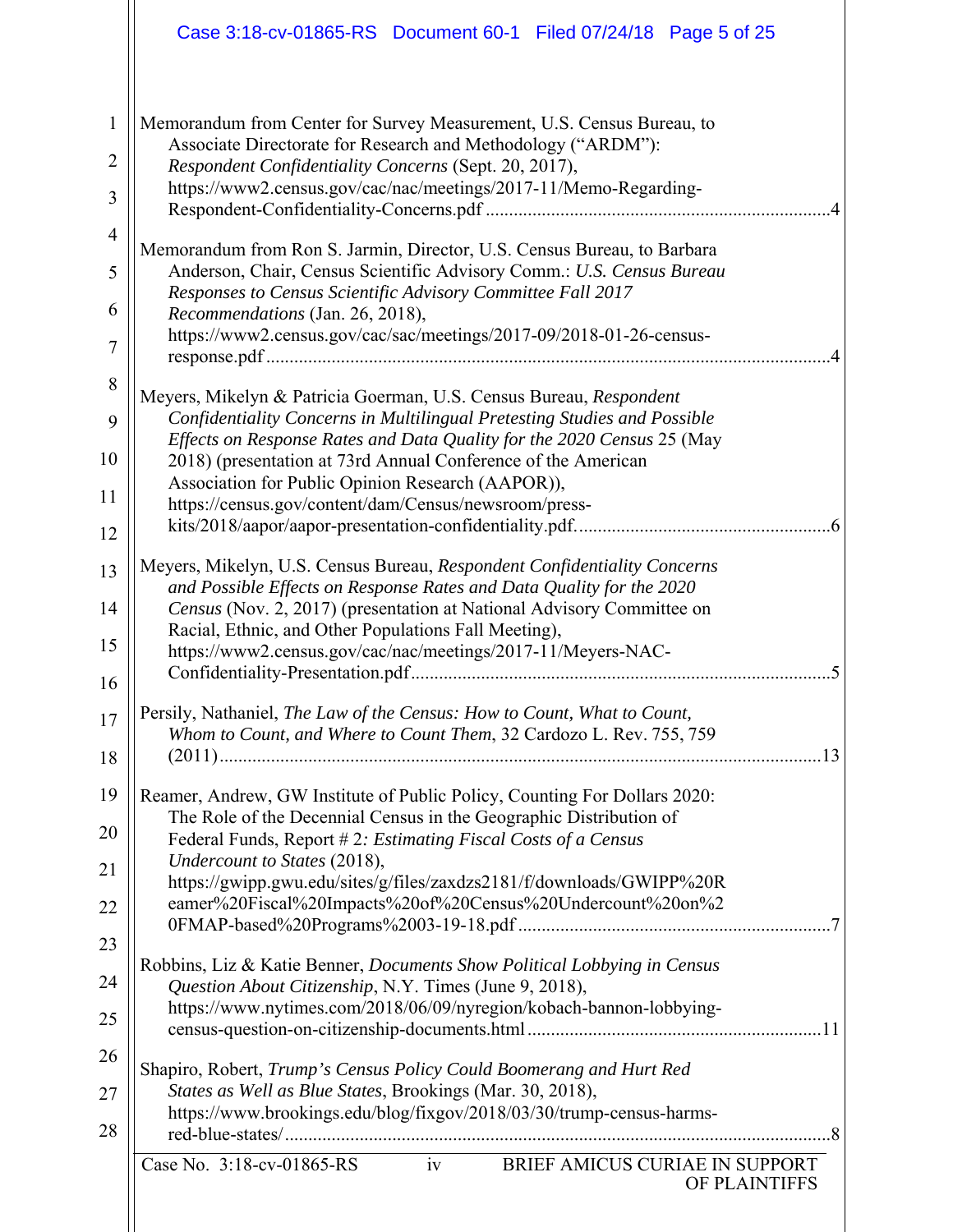|                     | Case 3:18-cv-01865-RS Document 60-1 Filed 07/24/18 Page 6 of 25                                                                            |
|---------------------|--------------------------------------------------------------------------------------------------------------------------------------------|
| $\mathbf{1}$        | Supplemental Memorandum by Secretary of Commerce Wilbur Ross<br>Regarding the Administrative Record in Census Litigation (June 21, 2018)10 |
| $\overline{2}$      | U.S. Census Bureau, Decennial Census and the American Community Survey                                                                     |
| 3<br>$\overline{4}$ | (ACS), https://www.census.gov/programs-surveys/decennial-                                                                                  |
| 5                   | Urahn, Susan K., et al., The Pew Charitable Trusts, The Children's Health                                                                  |
| 6                   | Insurance Program: A 50-state examination of CHIP spending and<br>enrollment (2014),                                                       |
| $\overline{7}$      | http://www.pewtrusts.org/~/media/assets/2014/10/childrens_health_insura                                                                    |
| 8                   |                                                                                                                                            |
| 9                   |                                                                                                                                            |
| 10                  |                                                                                                                                            |
| 11                  |                                                                                                                                            |
| 12                  |                                                                                                                                            |
| 13                  |                                                                                                                                            |
| 14                  |                                                                                                                                            |
| 15                  |                                                                                                                                            |
| 16                  |                                                                                                                                            |
| 17                  |                                                                                                                                            |
| 18                  |                                                                                                                                            |
| 19                  |                                                                                                                                            |
| 20                  |                                                                                                                                            |
| 21                  |                                                                                                                                            |
| 22                  |                                                                                                                                            |
| 23                  |                                                                                                                                            |
| 24                  |                                                                                                                                            |
| 25                  |                                                                                                                                            |
| 26                  |                                                                                                                                            |
| 27<br>28            |                                                                                                                                            |
|                     | Case No. 3:18-cv-01865-RS<br>BRIEF AMICUS CURIAE IN SUPPORT<br>$\mathbf{V}$<br>OF PLAINTIFFS                                               |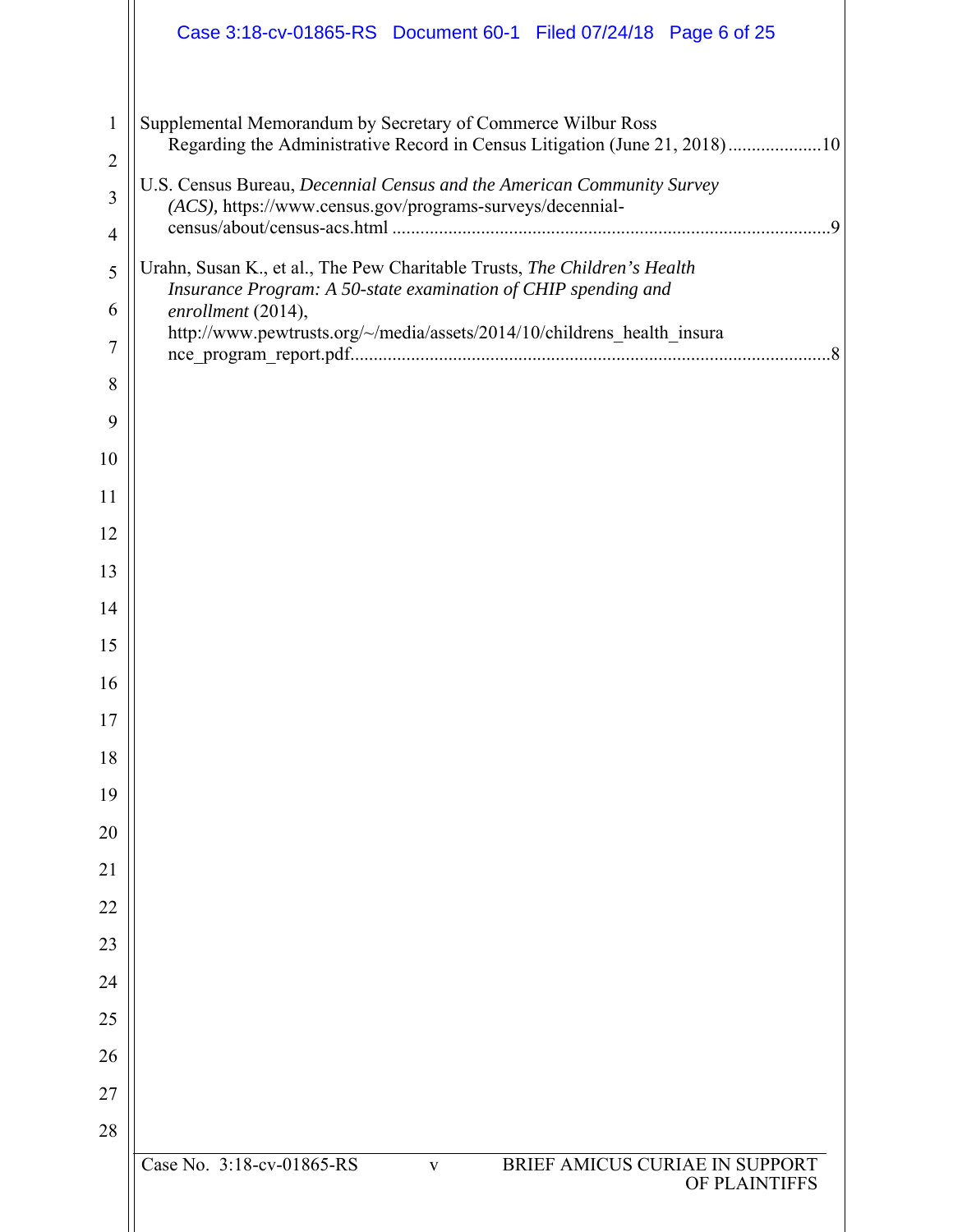### **INTERESTS OF AMICI**

Amici are organizations committed to the protection of civil and human rights in the United States.<sup>1</sup> What unites this coalition is an interest in ensuring that all communities—particularly the young children, women, immigrants, low-income communities, and communities of color whom amici represent—continue to enjoy the recognition, freedom, and economic and political power to which they are entitled under the U.S. Constitution. The government's addition of a citizenship question to the 2020 census gravely threatens to undermine that goal. What is more, the government cynically invokes *our* communities' purported interests as its justification for a policy that jeopardizes those interests.

10 11 12 13 14 15 16 17 18 Amici know very well: A fair and accurate 2020 census is a critical civil rights issue. The constitutionally-mandated census is central not only to apportioning political power at every level of government, but also to shaping the annual allocation of more than \$800 billion in federal funding, along with countless policy and investment decisions by government agencies, nonprofit organizations, and private enterprise. Given its foundational importance to American government and society, the census must be above partisan politics. The misguided decision to reverse 70 years of consistent census practice and insert an untested citizenship question damages our communities, undermines the integrity of the count, and violates the Census Bureau's constitutional and statutory duties to conduct a full enumeration of the U.S. population.

19

1

2

3

4

5

6

7

8

9

## **SUMMARY OF ARGUMENT**

20 21 22 23 24 Amici have spent decades advocating, educating the public, and litigating about issues concerning full and equal participation in the American political process, and so have vast knowledge and experience concerning the census and the uses to which it has been—and should be—put. This brief addresses several issues on which defendants have staked their defense of the citizenship question and as to which amici are uniquely equipped to provide guidance to this Court.

25 26 27 First, defendants contend that plaintiffs lack standing because inclusion of the citizenship question will not suppress response rates or lead to an undercount, and that in any event the deleterious effects plaintiffs allege will follow from an undercount are all speculative and contingent.

28

 $\overline{a}$ 1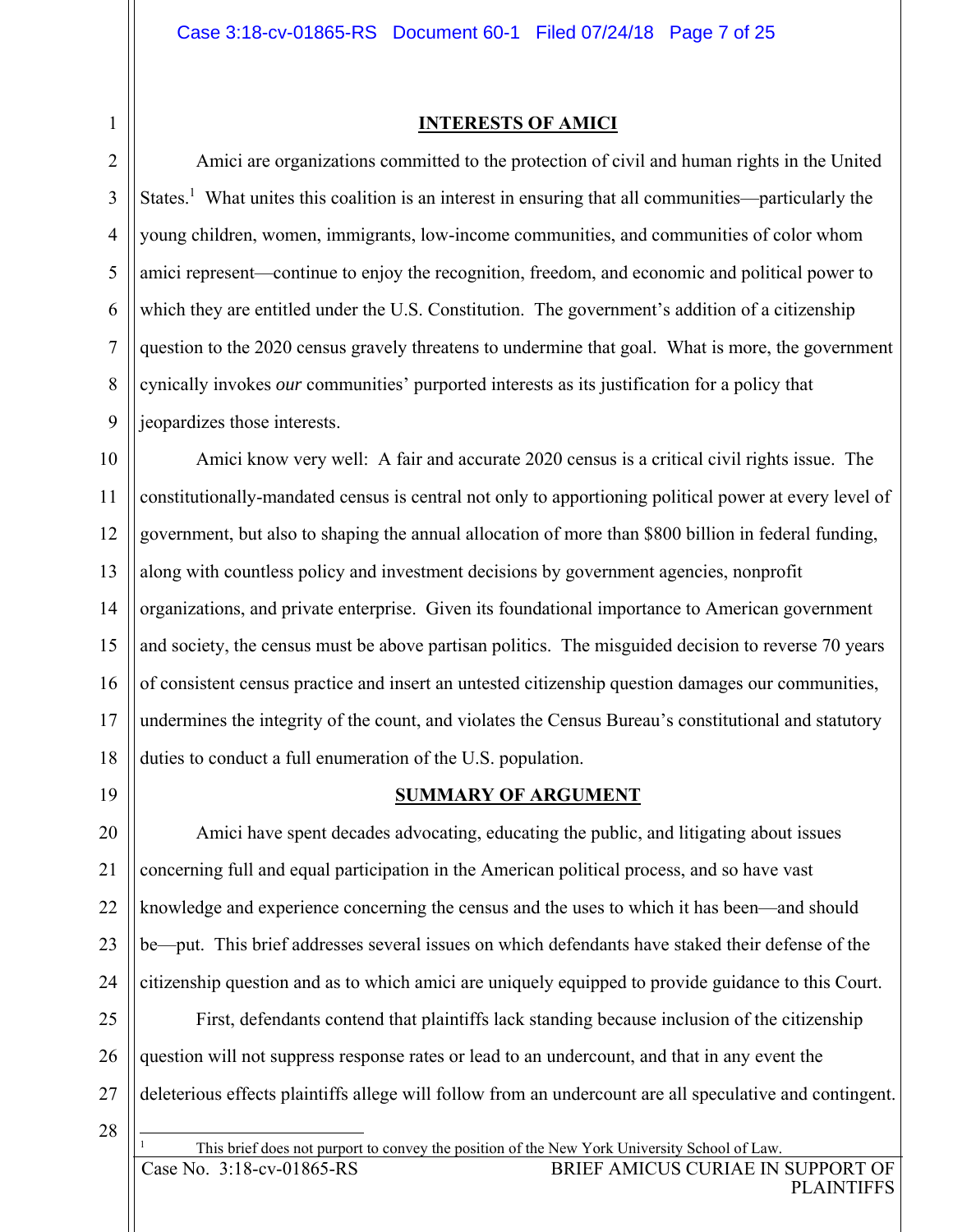## Case 3:18-cv-01865-RS Document 60-1 Filed 07/24/18 Page 8 of 25

1 2 3 4 5 6 7 8 9 10 11 Amici and our constituencies have spent decades in the field, working with communities to ensure full participation in the census. Our experience and the findings of social scientists and other census experts all confirm that including the citizenship question will lead to depressed participation, particularly among families that include immigrants, young children, and people of color. Indeed, the current reactions in our communities to the prospect of a citizenship question that amici are witnessing first-hand fully support plaintiffs' standing. Moreover, contrary to the government's claims, the history of the census does not disprove the inevitably damaging effects of including a citizenship question on the 2020 census. In truth, the last census to have asked all respondents to indicate their citizenship was in 1950, prior to the enactment of the Voting Rights Act and pathmarking Supreme Court decisions confirming core constitutional protections for equal voting rights and political representation.

12 13 14 15 16 17 Second, defendants contend—cynically and incorrectly—that inclusion of the citizenship question is necessary to ensure proper enforcement of the Voting Rights Act. That claim should be rejected. As we know from our own experience, the Voting Rights Act has been enforced effectively throughout its history notwithstanding the absence of a citizenship question on the census. Including the question now for the first time would only hinder, not assist, Voting Rights Act enforcement.

19

20

18

## **ARGUMENT**

## **I. PLAINTIFFS HAVE STANDING TO CHALLENGE THE CITIZENSHIP QUESTION ON THE BASIS OF INJURIES THAT THE QUESTION IS INFLICTING—AND WILL CONTINUE TO INFLICT—ON THE COMMUNITIES AMICI REPRESENT**

21 22 23 24 25 26 27 Plaintiffs have standing to challenge defendants' decision to include a citizenship question on the 2020 census because that decision exposes plaintiffs to present and "certainly impending" harms. *Clapper v. Amnesty Int'l USA*, 568 U.S. 398, 409 (2013). The injuries of which plaintiffs complain—including a differential undercount resulting in under-allocations of federal funding—are the direct product of injuries that the citizenship question is imposing and will continue to impose on the historically under-represented minorities, young children, and other vulnerable populations that amici represent and on whose behalf amici advocate.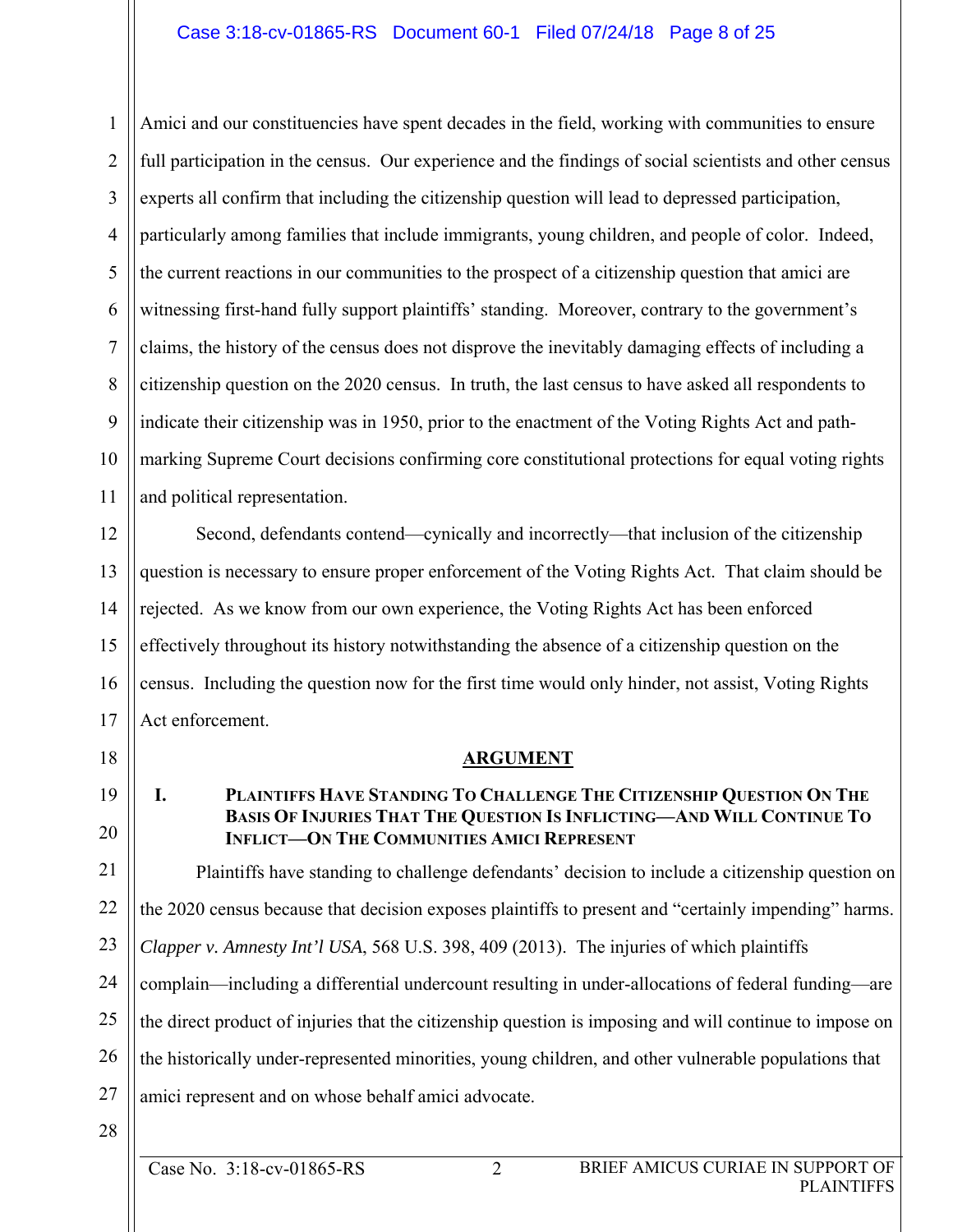1 2 3 4 5 6 7 8 Inclusion of a citizenship question will inevitably lead to a differential undercount of historically under-represented communities. The injury plaintiffs allege is neither hypothetical nor strictly prospective: pre-testing shows that the mere possibility of a citizenship question has already diminished response rates and increased anxiety over participation in the census among large segments of the communities we represent. This inevitable undercount will lead to a loss of federal funding for plaintiffs and the jurisdictions they encompass. These harms are directly traceable to defendants' default of their constitutional duty to perform an "actual Enumeration" of the population in the United States and the resultant violation of the Equal Protection Clause.

10

11

12

13

9

## **A. Inclusion Of A Citizenship Question Will Result In An Undercount Of The Communities Amici Represent**

Inclusion of a citizenship question on the 2020 census will result in a differential undercount of the communities we represent. This is an intolerably anti-democratic result, which is entirely avoidable.

14 15 16 17 18 19 20 21 22 23 The Census Bureau has long opposed adding a citizenship question to the census to avoid a systematic undercount of immigrant communities. For example, in 1980, the Bureau opined that "any effort to ascertain citizenship will inevitably jeopardize the overall accuracy of the population count. … Questions as to citizenship are particularly sensitive in minority communities and would inevitably trigger hostility, resentment and refusal to cooperate." *Fed'n for Am. Immigration Reform (FAIR) v. Klutznick*, 486 F. Supp. 564, 568 (D.D.C. 1980) (describing Bureau's litigation position). The Director of the Census Bureau confirmed that judgment in congressional testimony in 1990, explaining that census questions about citizenship status would lead to the Census Bureau's being "perceived as an enforcement agency," and that such a perception would have "a major effect on census coverage."<sup>2</sup>

24 25 26 The Bureau's longstanding opposition to the inclusion of a citizenship question is wellfounded, as information recently disclosed by the Bureau confirms. As reflected in the administrative record filed in this case, career Census Bureau personnel have recently highlighted

27

 $\overline{a}$ <sup>2</sup> *Enumeration of Undocumented Aliens in the Decennial Census: Hearing Before the Subcomm., on Energy, Nuclear Proliferation, & Gov't Processes of the S. Comm. on Governmental Affairs*, 99th Cong. 16, 23, 32 (1985) (statement of John Keane, Dir., Bureau of the Census).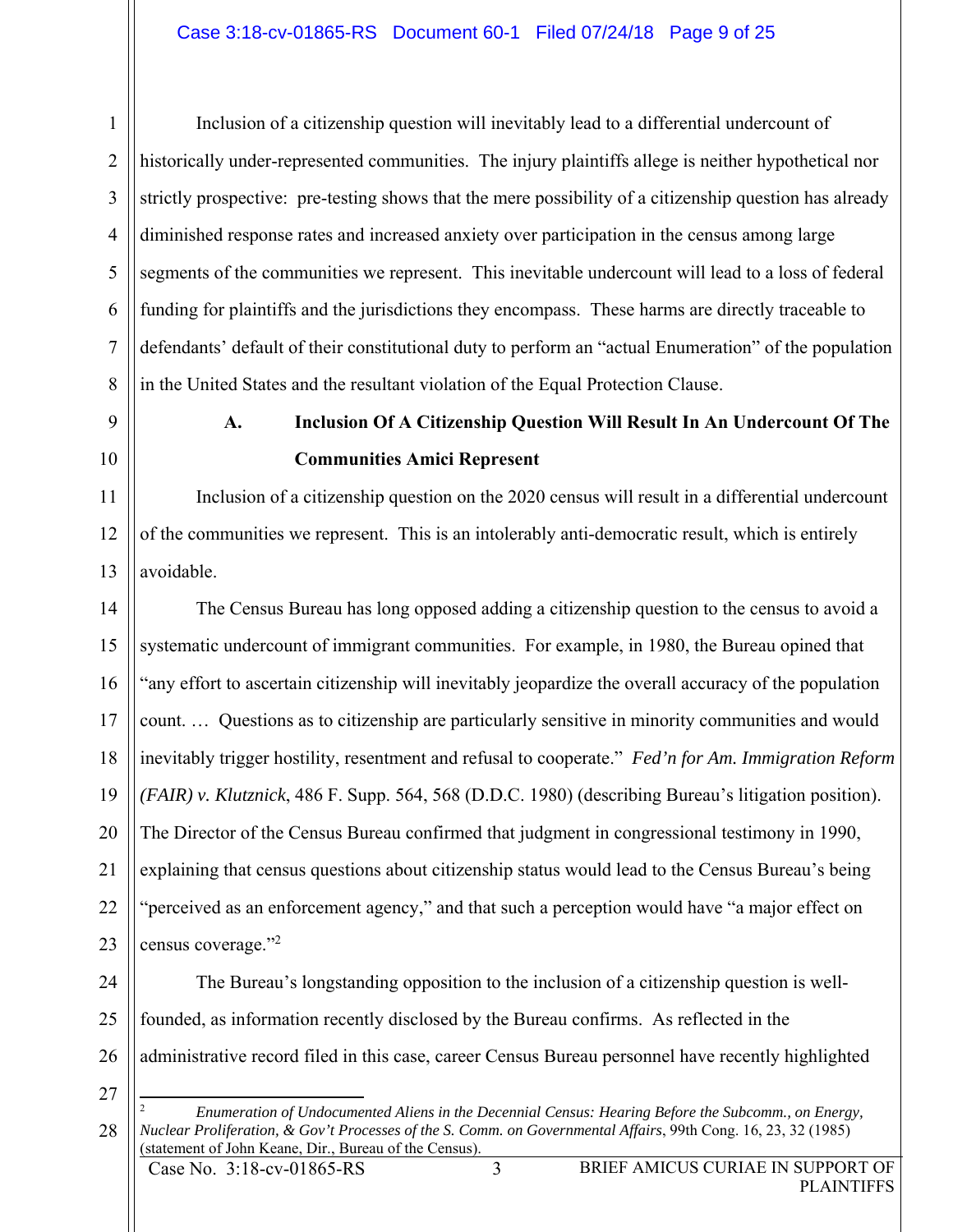## Case 3:18-cv-01865-RS Document 60-1 Filed 07/24/18 Page 10 of 25

2 3 4 5 6 differential response rates to past American Community Survey (ACS) and long-form census questionnaires for households with noncitizens versus households with citizens (AR 1280-1281), and they have emphasized the additional nonresponse expected in 2020 in light of the inclusion of a citizenship question (AR 1282, 1305, 1312). The Census Bureau's own data from its Center for Survey Measurement (CSM) further demonstrate that if a citizenship question is added to the census, formerly willing respondents will go to extraordinary lengths to avoid participating in it.<sup>3</sup>

7 8 9 10 11 12 13 14 15 16 17 18 19 20 Prior to the addition of the citizenship question, the Bureau had compiled substantial information showing the problems it was having with non-citizen response. CSM conducted pretesting after the Census Scientific Advisory Committee expressed concerns "about the possibility that 2020 could be politicized" and about the privacy of the information collected by the decennial census.4 Through multiple methods, including Internet self-response, cognitive inquiry via the Census Barriers, Attitudes and Motivators Survey, doorstep messages, and field representatives and supervisors interacting with focus groups, CSM concluded that an unprecedented number of respondents raised issues concerning confidentiality and immigration status while participating.<sup>5</sup> Respondents also largely refused to share their own information with Bureau employees after expressing these privacy and safety concerns, and CSM saw extremely high levels of "deliberate falsification" of information on the Internet self-response instruments due specifically to respondents' express concerns regarding revealing immigration status to the Census Bureau.<sup>6</sup> CSM declared that its findings are "particularly troubling given that they impact hard-to-count populations disproportionately, and have implications for data quality and nonresponse."<sup>7</sup>

21 22 23 CSM's recent memorandum also included vivid examples that highlight the lengths to which members of under-represented communities will go to avoid responding to the census if a citizenship question is included. One Spanish-speaking field representative, for example, "observed Hispanic

24

1

25 26 27  $\overline{a}$ 3 Memorandum from Center for Survey Measurement, U.S. Census Bureau, to Associate Directorate for Research and Methodology ("ARDM"): *Respondent Confidentiality Concerns* (Sept. 20, 2017) ("CSM Memo"). 4 Memorandum from Ron S. Jarmin, Director, U.S. Census Bureau, to Barbara Anderson, Chair, Census Scientific Advisory Comm.: *U.S. Census Bureau Responses to Census Scientific Advisory Committee Fall 2017 Recommendations* (Jan. 26, 2018).

CSM Memo at 1-2.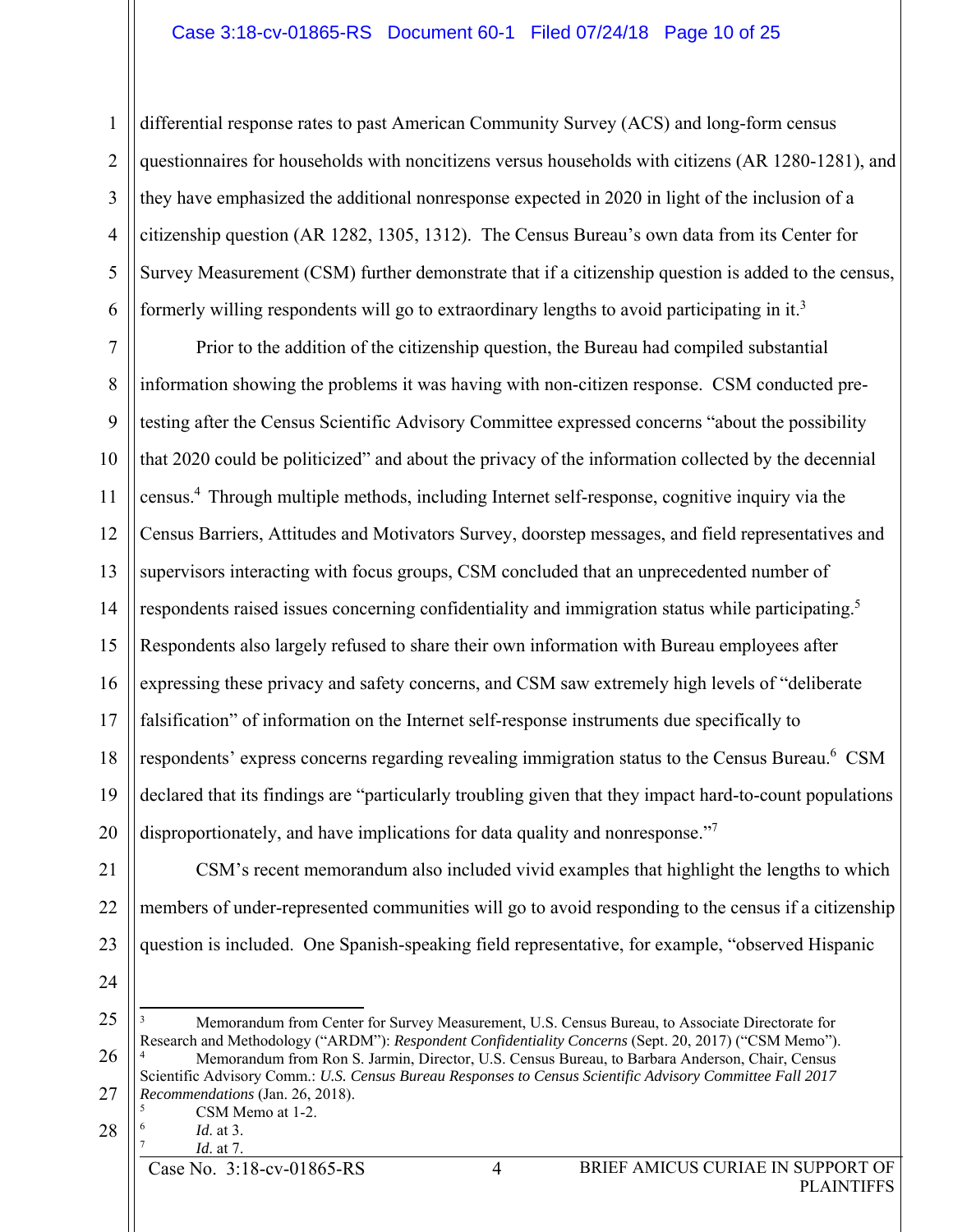## Case 3:18-cv-01865-RS Document 60-1 Filed 07/24/18 Page 11 of 25

members of a household move out of a mobile home after she tried to interview them. She said, 'There was a cluster of mobile homes, all Hispanic. I went to one and I left the information on the door. I could hear them inside. I did two more interviews, and when I came back, they were moving .... It's because they were afraid of being deported."<sup>8</sup> Another field representative was left alone in an apartment when a respondent eventually walked out of an interview after shutting down and refusing to answer questions concerning his citizenship status.<sup>9</sup> And in one instance, an Englishspeaking respondent declared, "The immigrant is not going to trust the Census employee when they are continuously hearing a contradicting message from the media everyday threatening to deport immigrants."<sup>10</sup>

10 11 12 13 14 15 16 17 18 19 20 These anecdotes are illustrative. Amici's experience confirms that the prospect of a citizenship question on the census has raised already high levels of anxiety in the immigrant communities and communities of color that we represent and will undoubtedly lead to an undercount of members of these same communities. Arturo Vargas, the Executive Director of the NALEO Education Fund, and a long-time member of the U.S. Census Bureau's National Advisory Committee on Racial, Ethnic, and Other Populations, has seen firsthand the mounting anxiety in these under-represented communities. In a focus group organized by NALEO, one participant stated explicitly that the current Administration is "using the census as part of a strategy. They want to know people's status and their names. The government will make you fill out a form to tell them if you are not legal. They want to clear the U.S. of people without papers. That's why they are asking about citizenship."<sup>11</sup>

21 22

1

2

3

4

5

6

7

8

9

23 The prospect of a citizenship question is already altering the behavior of potential respondents in our communities. A May 2018 Census Bureau presentation observed that participants in various language focus groups had expressed concerns about the citizenship question,

24

25

- $\overline{a}$ 
	-

<sup>8</sup> *Id*. at 5.

- 
- 26 27 28 <sup>9</sup> *Id*. 10 *Id*. at 4. 11 Vargas Decl. ¶ 9, June 7, 2018 (attached as Exhibit A). *See also* Meyers, U.S. Census Bureau, *Respondent Confidentiality Concerns and Possible Effects on Response Rates and Data Quality for the 2020 Census* at 9, 10, 12 (Nov. 2, 2017) (presentation at National Advisory Committee on Racial, Ethnic, and Other Populations Fall Meeting) (reporting results of pre-testing focus groups including that, for example, "[t]he immigrant is not going to trust the Census employee when they are continuously hearing a contradicting message from the media every day threatening to deport immigrants").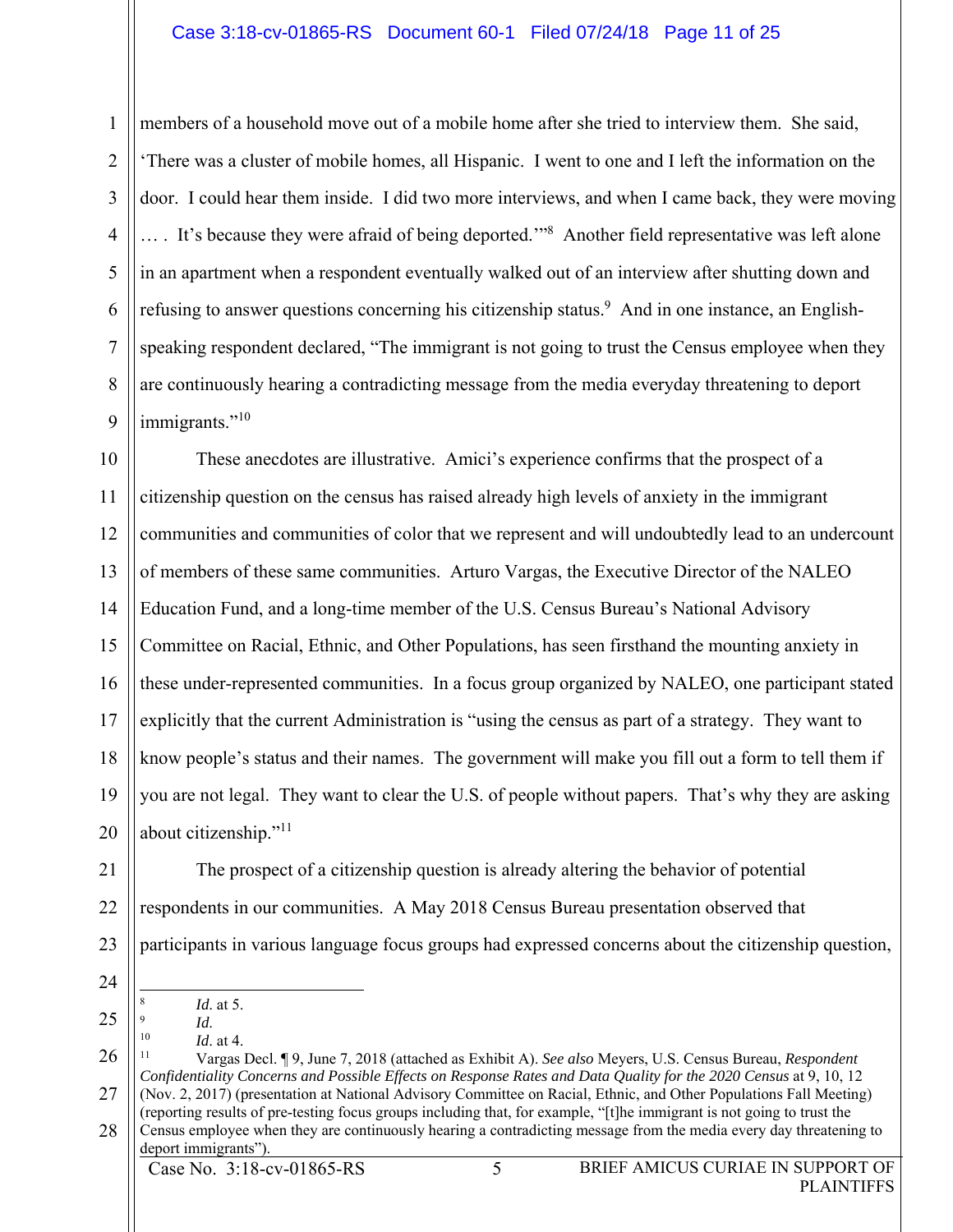1 2 3 4 5 6 7 which "may have a disproportionate impact on an already 'hard to count' population: immigrants."<sup>12</sup> The presentation confirmed that these concerns were not merely speculative. Rather, the presentation recounted specific statements and incidents attesting to the "unprecedented ground swell in confidentiality and data sharing concerns, particularly among immigrants or those who live with immigrants," which were likely to "present a barrier to participation in the 2020 census," could "impact data quality and coverage for the 2020 census," and are "[p]articularly troubling due to the disproportionate impact on hard-to-count populations."

8 9 10 11 12 13 14 15 16 17 18 19 20 21 The fears that members of the communities amici represent are feeling over giving the government information about their citizenship arise amidst an all-out assault on immigrants by the United States government that has placed undocumented persons and their (often citizen) families at risk. Since January 2017, the Trump Administration has adopted anti-immigrant policies in multiple domains, making it harder for noncitizens to enlist in the military, seek protection from persecution, apply for and receive visas, and more. President Trump has explicitly advocated for deporting undocumented persons without due process of  $law<sup>13</sup>$ . These concerns about the government's hostility to immigrants will directly affect both citizens' and noncitizens' response rates, as more than 5.9 million U.S. citizen children reside with at least one undocumented immigrant,  $^{14}$  leading to fears that parents or other family members will be deported or detained if they fill out the census. These recent episodes come after reports of domestic abuse victims not appearing in court for fear that they might be deported<sup>15</sup> and Hispanics and Latinos reporting fewer crimes since President Trump took office.<sup>16</sup> The results of the Census Bureau's research therefore reinforce a disconcerting pattern of behavior among immigrant and minority groups: the communities we represent fear the

<sup>23</sup> 24  $\overline{a}$ 12 Meyers & Goerman, U.S. Census Bureau, *Respondent Confidentiality Concerns in Multilingual Pretesting Studies and Possible Effects on Response Rates and Data Quality for the 2020 Census* 25, (May 2018) (presentation at 73rd Annual Conference of the American Association for Public Opinion Research (AAPOR)).

<sup>25</sup> <sup>13</sup> *See* Rucker & Weigel, *Trump Advocates Depriving Undocumented Immigrants of Due-Process Rights*, Washington Post (June 25, 2018).

<sup>26</sup> <sup>14</sup> *See* Mathema, *Keeping Families Together: Why All Americans Should Care About What Happens to Unauthorized Immigrants*, Center for American Progress (Mar. 16, 2017).

<sup>27</sup> <sup>15</sup> *See* Glenn, *Fear of Deportation Spurs 4 Women to Drop Domestic Abuse Cases in Denver*, NPR (Mar. 21, 2017); *see also Matter of A-B-,* 27 I. & N. Dec. 316.

<sup>28</sup> <sup>16</sup> *See, e.g.*, Arthur, *Latinos in Three Cities Are Reporting Fewer Crimes Since Trump Took Office*, FiveThirtyEight (May 18, 2017); Lewis, *HPD Chief Announces Decrease in Hispanics Reporting Rape and Violent Crimes Compared to Last Year*, Houston Chronicle (Apr. 6, 2017).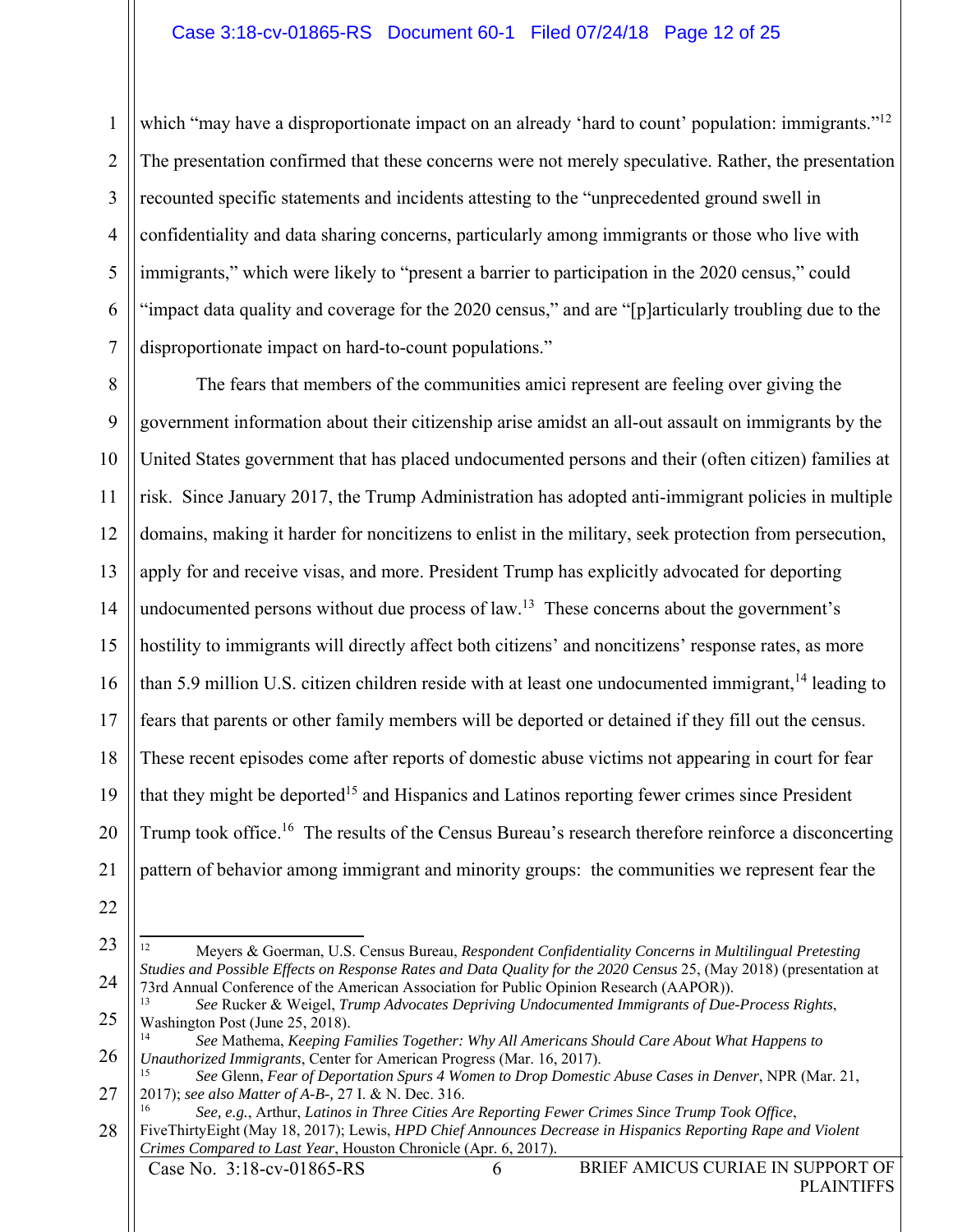### Case 3:18-cv-01865-RS Document 60-1 Filed 07/24/18 Page 13 of 25

federal government, and their response is to recoil from any interaction with public officials. In the case of the 2020 census with a citizenship question, this will mean not responding at all.

The Supreme Court held in *Clapper* that a plaintiff lacks standing when his injury rests on "a highly attenuated chain of possibilities[.]" 568 U.S. at 410. There is no attenuation here. As the Census Bureau has recognized for decades, and as recent, concrete evidence confirms, inclusion of a citizenship question will have the inevitable—indeed, intended—effect of diminishing the response rates not only of undocumented persons, but also of U.S. citizens and lawful permanent residents who nonetheless fear the implications for their families and communities of furnishing information concerning citizenship. The concrete harms plaintiffs identify—which flow directly from that predictable undercount—amply satisfy Article III's requirements of a certain or impending injury.

11

1

2

3

4

5

6

7

8

9

10

12

## **B. The Systematic Undercount Of The Communities Amici Represent Will Result in Plaintiffs Suffering A Direct Loss of Federal Funding**

13 14 15 16 17 18 19 It is not speculation that the undercount of the communities we represent will result in a loss of federal funding for plaintiffs. At least 300 financial assistance programs created by Congress rely on census-specific data to apportion hundreds of billions of dollars to state and local governments.<sup>17</sup> Although not all of these programs use headcount data derived from the decennial census, they often rely on surveys calibrated based on the decennial census, or other data collected in the census, such as age.<sup>18</sup> Any undercounting of the population will thus skew the collection of demographic data used in federal funding determinations and affect the distribution of funds to plaintiffs.

20 21 22 23 24 25 A study of the impact of a census undercount on the federal funding formula for several of the largest programs confirms this point. The Federal Medical Assistance Percentage (FMAP) is used to determine the federal share of the costs of Medicaid, the State's Children's Health Insurance Program (CHIP), the Child Care and Development Fund Matching Funds, and the Title IV-E Foster Care and Adoption Assistance programs. *Reamer Report* 2. In Fiscal Year 2015, FMAP controlled the allocation of 48% of the federal grants given to States by the federal government. *Id.* That year,

26

27

<sup>17</sup> 17 Reamer, GW Institute of Public Policy, Counting For Dollars 2020: The Role of the Decennial Census in the Geographic Distribution of Federal Funds, Report # 2: *Estimating Fiscal Costs of a Census Undercount to States* 2 (2018) ("*Reamer Report*"). <sup>18</sup> *Id*.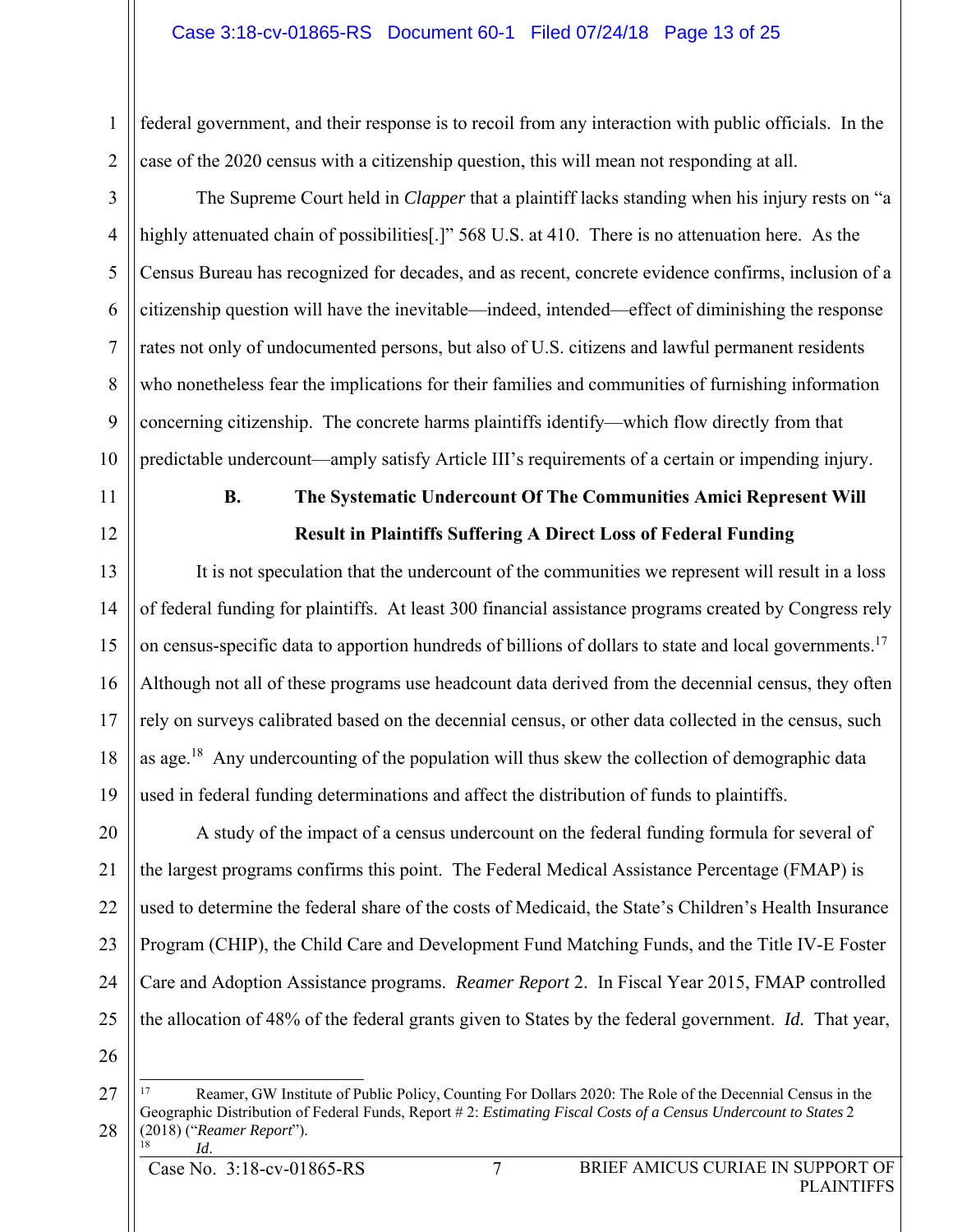the average amount lost by a State was \$1,091 *per person* missed in the 2010 census; the highest loss was in Vermont, where the state forfeited \$2,309 per person missed in the decennial census. *Id.* at 1*.* According to the study, even a 1% increase in an undercount can have a dramatic effect on States' receipt of federal grants for these FMAP-guided programs. *Id.19*

That a differential undercount will affect the distribution of federal funding is indisputable. It is also demonstrable that the deleterious funding effects of an undercount will fall most heavily on those jurisdictions that have above-average shares of low-income individuals, including plaintiff California.20 Thus, as the data confirm, any undercount resulting from inclusion of a citizenship question will itself cause tangible harms, including the potential loss of hundreds of millions of dollars of federal funding.

11

1

2

3

4

5

6

7

8

9

10

12

## **C. The History Of The Citizenship Question Does Not Undermine Plaintiffs' Claim of Injury**

13 14 15 Defendants attempt to sidestep plaintiffs' allegations of injury by arguing that including a citizenship question on the 2020 Census represents no material break from the Census Bureau's past practice. Defendants' argument is meritless.

16 The last time all census respondents were asked to provide their citizenship information was

17 in 1950—before the passage of the Voting Rights Act, when communities of color were

18 systematically undercounted and underrepresented, and before the Supreme Court recognized,

19 20 among other things, the "one person, one vote" principle that undergirds contemporary voting rights jurisprudence. *See Gray v. Sanders*, 372 U.S. 368 (1963).

Since the passage of the Voting Rights Act—the very statute on which defendants base their

21

22

- 23
- 24

25  $19$ 19 The consequences for children living in California are particularly severe. States with significant undercounts will also suffer reductions in funding for programs such as CHIP, the Children's Health Insurance Program, which is funded based on census data, depriving many children in their states of essential health care or other services. *See*  Urahn, *et al.*, The Pew Charitable Trusts, *The Children's Health Insurance Program: A 50-state examination of CHIP* 

rationale for adding a citizenship question—most respondents to the census have not been asked to

- 26 *spending and enrollment* (2014); *see also* Artiga & Damico, Kaiser Family Foundation, *Nearly 20 Million Children Live in Immigrant Families that Could Be Affected by Evolving Immigration Policies* 2 (2018) ("Over 8 million citizen
- 27 28 children with an immigrant parent have Medicaid/CHIP coverage. … Recent findings indicate that growing fear and uncertainty among immigrant families is leading to decreased participation in Medicaid and CHIP.").

20 Shapiro, *Trump's Census Policy Could Boomerang and Hurt Red States as Well as Blue States*, Brookings (Mar. 30, 2018).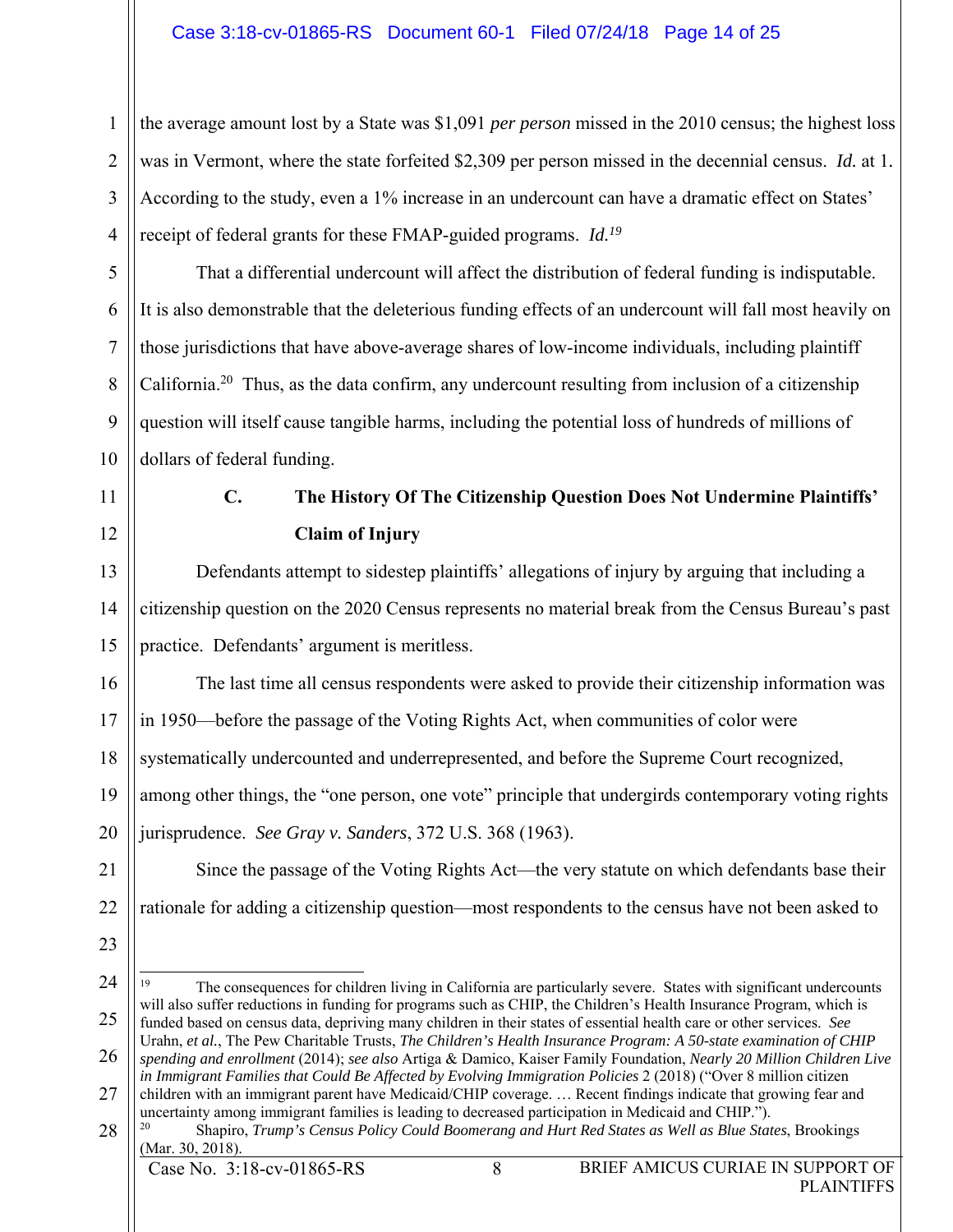1 2 3 4 5 6 7 8 9 provide *any* citizenship information. From 1960 until 2010, most census respondents received a short-form census questionnaire that did not include any question about citizenship. A small portion of respondents—approximately one in six households—received a long-form questionnaire, which included a citizenship question mixed in with a battery of other personal questions, ranging from questions about mode of entry into the house to the extent of its kitchen facilities.<sup>21</sup> In 2005, the long-form census questionnaire was largely displaced by the American Community Survey (ACS), which the Census Bureau launched as a monthly data-gathering exercise to collect continuous, consistent nationwide demographic data.<sup>22</sup> As a result, the 2010 census was a "short-form only" census, and the same is expected for the 2020 census.

10 11 12 13 14 15 16 17 18 19 20 21 22 23 Defendants also attempt to leverage the ACS's citizenship question to demonstrate that "citizenship questions have a long and established history in the census." MTD 28. That argument is deceptive. Including a citizenship question in a lengthy survey sent only to a representative sample of households is not comparable to including a citizenship question in the short list of questions asked of every individual in the country. As Professor Justin Levitt explained in recent testimony before Congress, "[i]n the context of a lengthy and detailed survey like [the ACS], with questions that many view as quite personal (and hence asked only of a sample of the population at any one time), a question about citizenship does not tend to stand out overmuch." Levitt Testimony 5. The purpose of the 28-page ACS is not to count the population, but to "understand[] who and where Americans are, what we do, and how we live." *Id.* In contrast, the census is designed to "be" short, simple, and minimally intrusive, in order to maximize response rates" and thus conduct an "actual Enumeration." *Id.* Response rates or reactions to questions featured on one questionnaire are therefore not indicative of how respondents would react to questions on a different questionnaire.23 The comparison on which defendants rely does not withstand scrutiny.

24

1

25

<sup>21</sup> *See Progress Report on the 2020 Census: Hearing Before the H. Comm. on Oversight & Gov't Reform,* 115th Cong. 3, 4 (2018) (testimony of Justin Levitt, Professor, Loyola Law School) ("Levitt Testimony").<br>
See U.S. Census Bureau, *Decennial Census and the American Community Survey (ACS)*.<br>
Moreover, as explained further below,

<sup>26</sup> 27 28 survey as a whole), there are a number of common statistical techniques that can and do compensate. *See infra* Section III.B. In other words, suppressed response rates on the ACS do not cause any systemic data problem. That is simply not true with the census: Statistical imputation is permitted in some limited circumstances, but there are precious few ways to compensate for nonresponse in an enumeration. Thus, the consequences of nonresponse are more serious, and less remediable, on the decennial census than on the ACS. Levitt Testimony 16.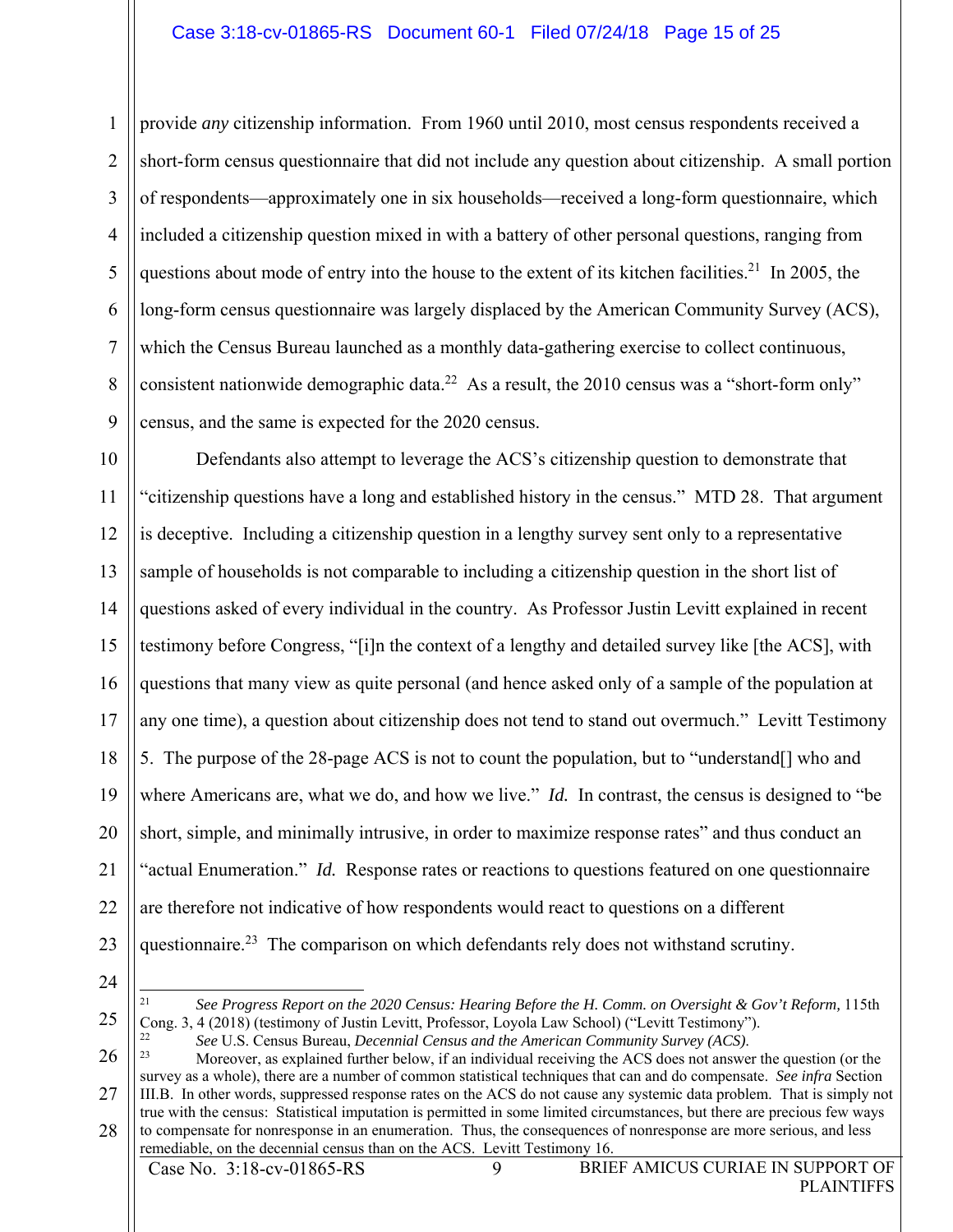1

2

## **II. A CITIZENSHIP QUESTION ON THE DECENNIAL CENSUS WILL UNDERMINE, NOT AID, OUR COMMUNITIES' ABILITY TO VINDICATE THEIR RIGHTS UNDER THE VOTING RIGHTS ACT**

3 4 5 6 7 8 9 10 11 12 13 14 Notwithstanding the differential undercount that including a citizenship question will predictably cause and its disparate effect on the minority communities that amici represent, defendants cynically seek to justify inclusion of a citizenship question as "critical to the [Justice] Department's enforcement of Section 2 of the Voting Rights Act."<sup>24</sup> Defendants' sudden interest in enforcement of the Voting Rights Act is not credible. The current Administration's Justice Department has not brought a single enforcement action under the Voting Rights Act. Indeed, Attorney General Jeff Sessions has gone so far as to express the belief that the Voting Rights Act is "intrusive."<sup>25</sup> A recently released memorandum from Commerce Secretary Wilbur Ross further confirms that the stated rationale of enforcing the Voting Rights Act is pretextual. The memorandum demonstrates that the Commerce Department was considering the addition of a citizenship question before receiving a request from the Department of Justice. In fact, Secretary Ross asked the Justice Department to consider requesting such a question.<sup>26</sup>

15 16 17 18 19 20 21 22 23 Defendants' invocation of the Voting Rights Act to justify including a citizenship question is not only pretextual, but also meritless, for at least two reasons. First, the Justice Department and private plaintiffs—including amici—have successfully litigated claims under the Voting Rights Act using available citizenship data ever since enactment of the Voting Rights Act in 1965. During that more than half century, courts have not required citizenship data obtained from the decennial census in Voting Rights Act cases. Second, such a question will in fact undermine enforcement of the VRA by causing the decennial census to undercount the very minority communities—*our* communities who are supposed to be among the primary beneficiaries of the Voting Rights Act and who rely upon the Voting Rights Act to vindicate their rights. $27$ 

<sup>25</sup> 1 24 Letter from Arthur E. Gary, General Counsel, DOJ, to Ron Jarmin, U.S. Census Bureau, at 1 (Dec. 12, 2017) (cited at MTD 6).

<sup>26</sup> <sup>25</sup> *Attorney General Nomination: Hearing Before the S. Comm. on the Judiciary*, 115th Cong. (Jan. 10, 2017) (statement of Sen. Jeff Sessions).

<sup>27</sup> 26 Supplemental Memorandum by Secretary of Commerce Wilbur Ross Regarding the Administrative Record in Census Litigation (June 21, 2018).

<sup>28</sup> 27 The administrative record makes clear that this was in fact the primary objective behind adding the citizenship question. The record reveals that Kansas Secretary of State Kris Kobach, a sponsor of numerous forms of antiimmigration legislation, lobbied to add the citizenship question to the 2020 census at the suggestion of Steve Bannon,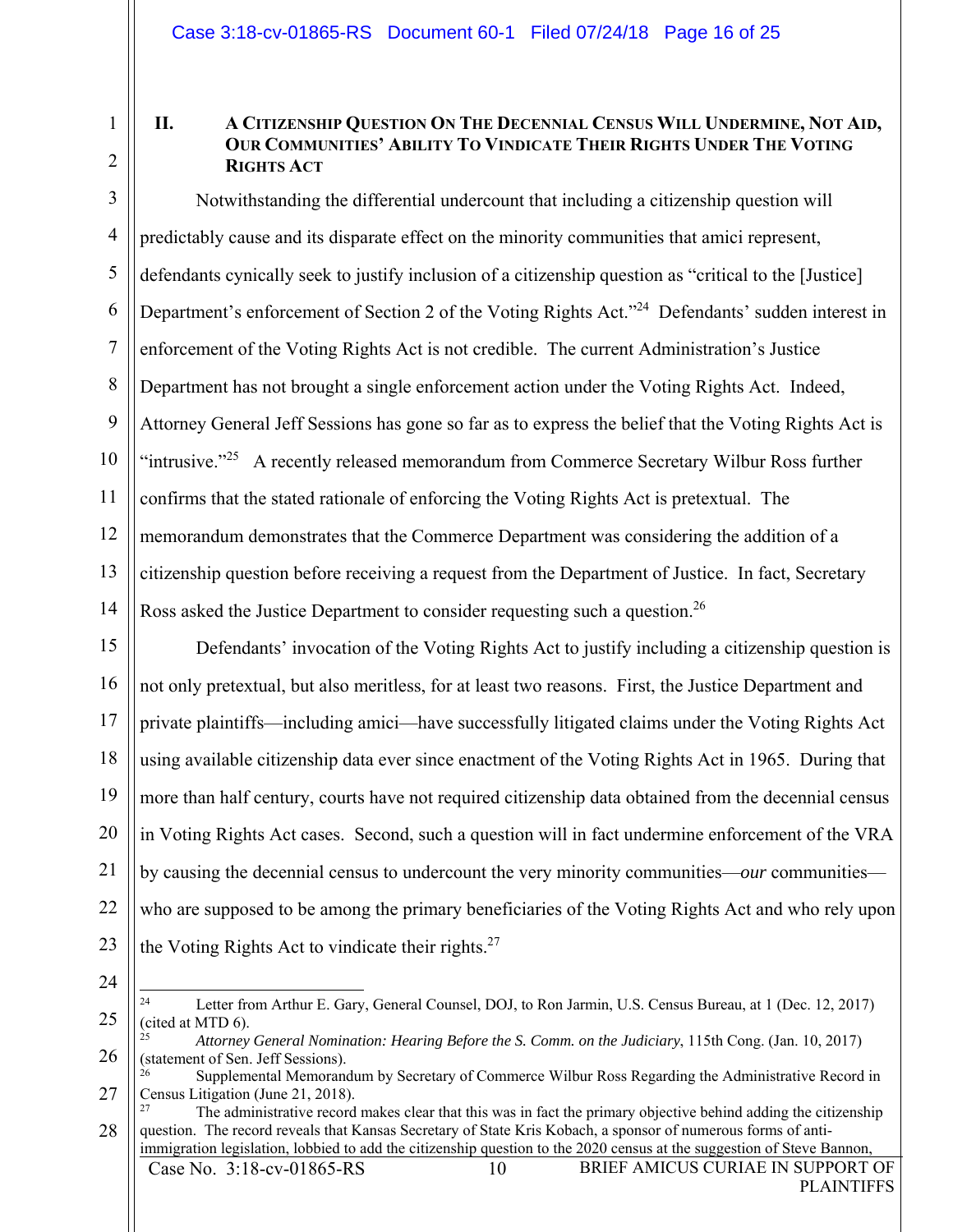1

2

3

4

5

## **A. The United States And Private Plaintiffs Have Effectively Enforced The Voting Rights Act Without Census Citizenship Data For Over 50 Years**

Based on decades of experience, amici can authoritatively say: Citizenship data from the decennial census has never been necessary to enforce the Voting Rights Act and is not necessary now.

6 7 8 9 10 11 12 13 14 15 16 17 18 In order to proceed with a claim that minority voters' votes have been diluted, a plaintiff must demonstrate, among other things, that the minority group is "sufficiently large and geographically compact to constitute a majority in a single-member [voting] district" if the districts were drawn differently; that the minority group is "politically cohesive"; and that "the white majority votes sufficiently as a bloc to enable it … usually to defeat the minority's preferred candidate." *Thornburg v. Gingles*, 478 U.S. 30, 50-51 (1986). Because Voting Rights Act plaintiffs bear the burden of establishing these preconditions, data about citizenship status may be used in vote dilution litigation for a variety of purposes. For example, data about the "citizen voting-age population" (CVAP) may be used to generate a picture of the local electorate to show that members of the minority group vote together as a bloc, that they are regularly defeated in the current electoral configuration, or that they would be numerous enough to elect candidates of choice if the districts were drawn differently. And, in cases in which plaintiffs are successful in proving discriminatory vote dilution, courts may use CVAP data to fashion an effective remedy. Levitt Testimony  $16<sup>28</sup>$ 

19 20 21 22 23 24 While CVAP data may be useful in vote dilution cases, in the 53 years that the Department of Justice and private plaintiffs have enforced Section 2 of the Voting Rights Act, they have never tried to obtain CVAP data from the decennial census. That is because such data can be reliably obtained from other sources—without the negative effects of including a citizenship question in the census. From 1970 to 2005, litigants bringing Section 2 claims could obtain CVAP data from the "long form" census, and from 2005 to the present, CVAP data has been obtainable from the ACS. *See* 

<sup>26</sup> <u>.</u> former White House Chief Strategist, for the very purpose of ensuring that "aliens" are not "counted for congressional apportionment purposes." *See* Robbins & Benner, *Documents Show Political Lobbying in Census Question About Citizenship*, NY Times (June 9, 2018).

<sup>27</sup> 28 Notably, the Supreme Court has never held that CVAP data is required to establish a vote dilution claim under §2. To the contrary, the Court has suggested that mere "voting-age population" data may be sufficient. *See Bartlett v. Strickland*, 556 U.S. 1, 18 (2009) (holding that the first *Gingles* precondition requires courts to ask: "Do minorities make up more than 50 percent of the *voting-age population* in the relevant geographic area?" (emphasis added)).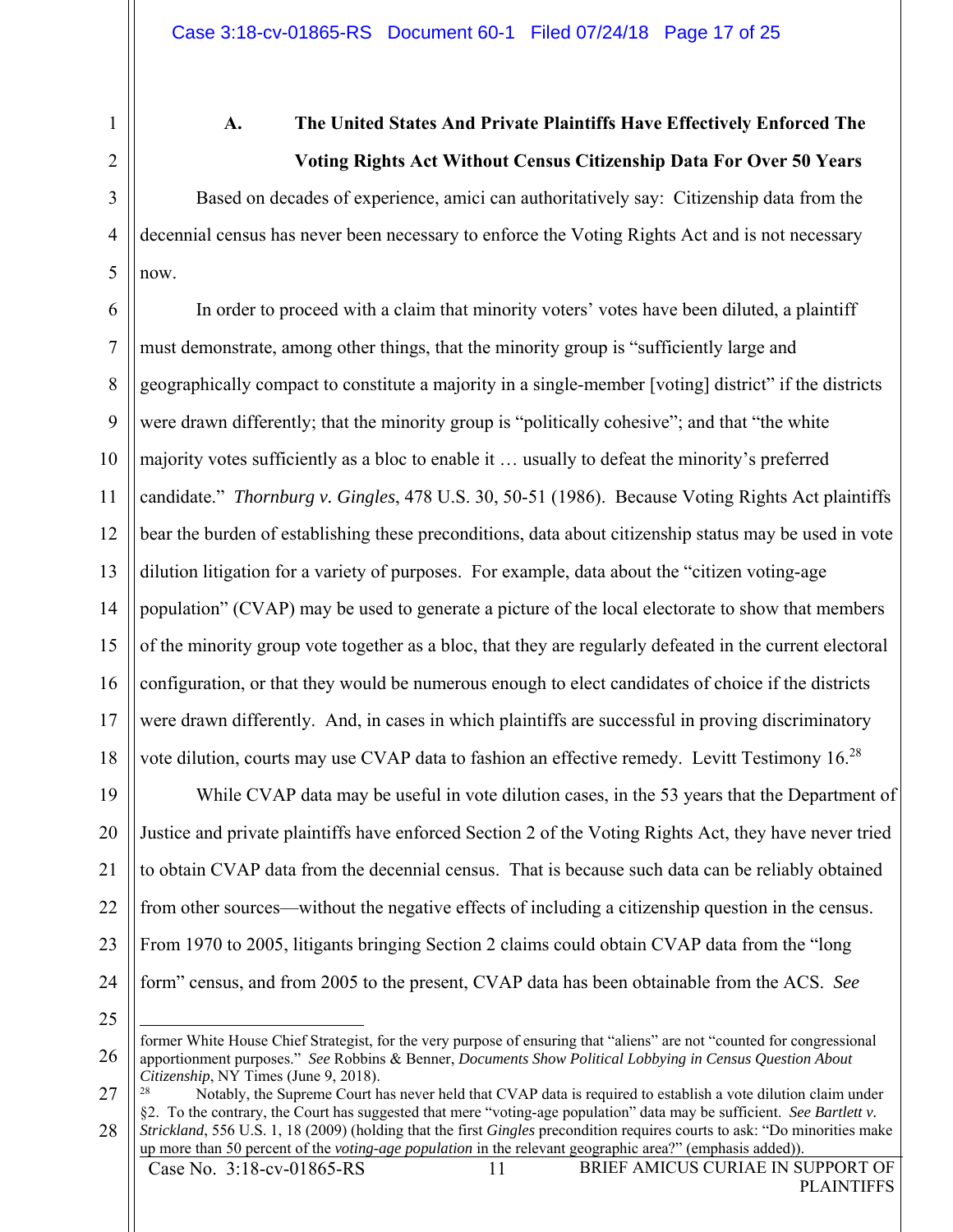Levitt Testimony 16. That data has amply sufficed to facilitate Voting Rights Act enforcement without running the risk of suppressing census response rates from under-represented communities.

3 4 5 6 7 8 9 10 11 12 13 Defendants argue that collecting citizenship data in the decennial census would benefit Voting Rights Act plaintiffs because it would generate CVAP data at a more granular level than the ACS—at the "block level" rather than the "block group level." MTD 6. It is irrelevant to Voting Rights Act plaintiffs that the decennial census could generate CVAP data at the block level because they are already able to make their cases with existing data. Defendants' claim ignores the fact that experts can still translate that data to the block level using statistical imputation. *See* Levitt Testimony 16. More importantly, such granular CVAP data is unnecessary in most Section 2 cases because courts primarily use that data to determine whether minority groups can effectively mobilize in a district. That end determination is necessarily an estimate that depends on a variety of data in addition to CVAP, including rates of voter eligibility, registration, and turnout—all of which have corresponding margins of error.<sup>29</sup>

14 15 16 17 18 19 20 21 22 23 The meritless nature of defendants' argument is underscored by the fact that in all of the Section 2 cases brought by the Justice Department over the past 18 years—across both Republican and Democratic administrations—"there is not one of these cases in which a decennial enumeration would have enabled enforcement that the existing survey data on citizenship did not permit. Indeed, not one of these cases has realistically been close to the line." Levitt Testimony 18 & n.77 (gathering cases). Acting Assistant Attorney General John Gore confirmed this assessment during his testimony before Congress, in which he was unable to identify a single Justice Department enforcement action that was hampered by currently available citizenship data.<sup>30</sup> In short, existing citizenship data available from the ACS has proven more than adequate for enforcement of Section 2 of the VRA.

24

1

2

26 27

28

29

<sup>29</sup> *See* Fishkin, *The Administration is Lying About the Census*, Balkinization (Mar. 27, 2018). See Progress Report on the 2020 Census: Hearing Before the H. Comm. on Oversight & Gov't Reform, 115th Cong. (2018) (statement of John M. Gore, Acting Assistant Att'y Gen., U.S. Dep't of Justice).

<sup>25</sup>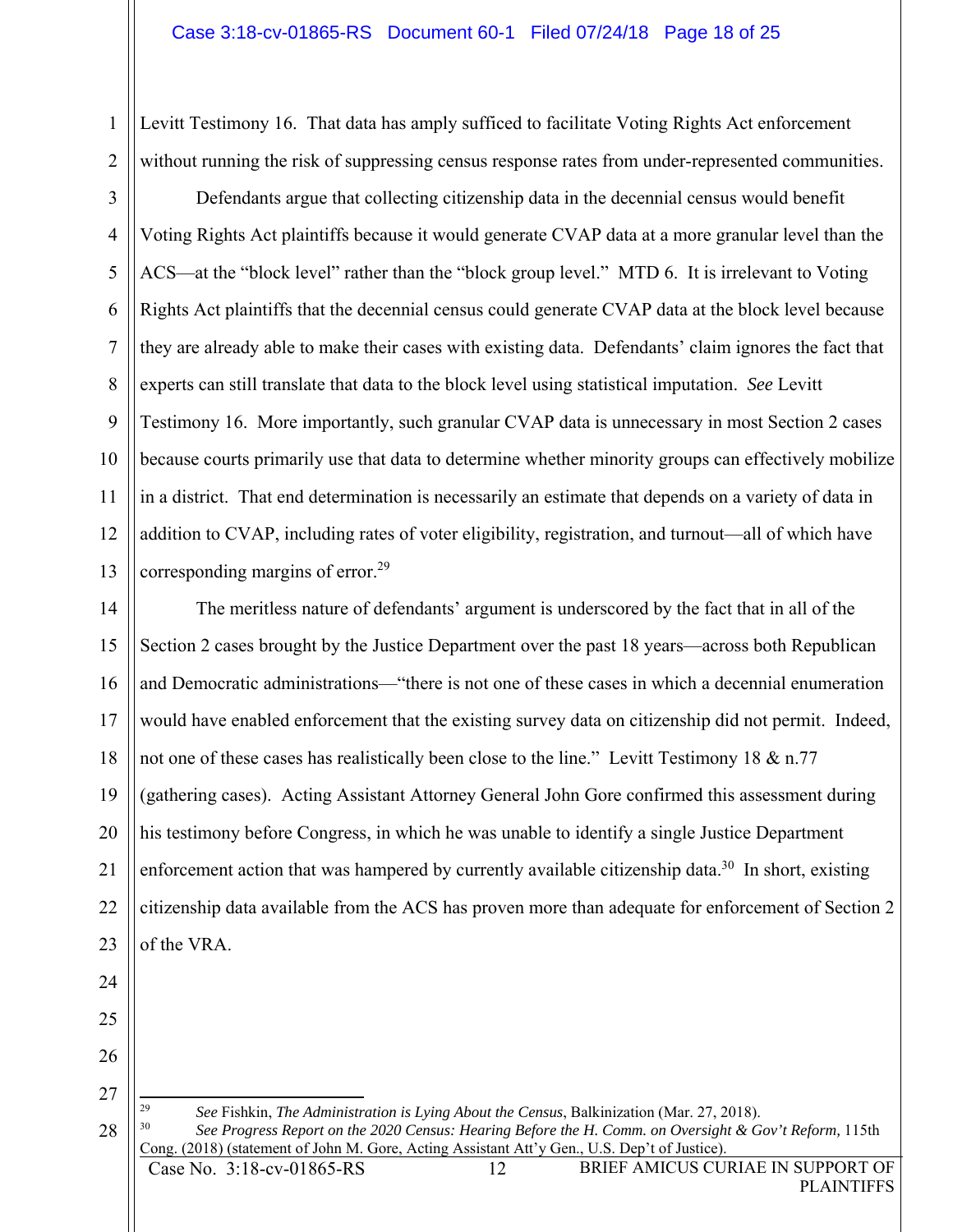1

2

3

# **B. Collecting Citizenship Data Would Hinder The Communities Amici Represent—Primary Beneficiaries Of The Voting Rights Act—In Vindicating Their Rights**

4 5 6 7 8 9 10 11 12 13 14 15 16 17 Even setting aside the adequacy of current citizenship data for Section 2 enforcement, adding a citizenship question would not help the communities that amici represent to vindicate their rights under the Voting Rights Act. Indeed, it would have precisely the opposite effect. As described above, any greater precision in citizenship data obtained through the decennial census would come at the expense of significantly undercounting minority populations who are reluctant to answer the 2020 census. Because the ACS is administered as a survey, experts can use sampling and other statistical techniques to compensate for nonresponse rates. *See* Levitt Testimony 6-7. By contrast, federal law and Supreme Court precedent significantly limit the techniques that can be used to compensate for undercounting on the decennial census. *Id.* at 20; *see also* Nathaniel Persily, *The Law of the Census: How to Count, What to Count, Whom to Count, and Where to Count Them*, 32 CARDOZO L. REV. 755, 759 (2011). In short, even if addition of a citizenship question could lead to more *precise* citizenship data for those who respond, it will inevitably lead to less *accurate* citizenship data that differentially undercounts the very minority populations who rely on that data to bring Voting Rights Act claims.

18 19 20 21 22 23 24 Including a citizenship question on the 2020 census would therefore hobble, not bolster, the ability of minority groups to prove vote dilution under Section 2 of the Voting Rights Act. Rather than helping minority groups prove their Section 2 claims, a citizenship question on the decennial census would lead to undercounting precisely those individuals needed to show cohesive minority populations. *See* Levitt Testimony at 20. Defendants' justification for the citizenship question is therefore a red herring. Any greater precision in citizenship data will hurt Voting Rights Act plaintiffs because it will come at the cost of missing information and an inaccurate 2020 census.<sup>31</sup>

25 26

27

31 <sup>31</sup> *See Progress Report on the 2020 Census: Hearing Before H. Comm. on Oversight & Gov't Reform,* 115th Cong. 4-5 (2018) (statement of Vanita Gupta, President & CEO, The Leadership Conference on Civil and Human Rights) ("This decision would affect everyone, with communities that are already at greater risk of being

28 undercounted—including people of color, young children, and low-income rural and urban residents—suffering the most … . During the final years of the Obama administration, I was the Justice Department official responsible for overseeing voting rights enforcement. I know firsthand that data from the ongoing American Community Survey were sufficient for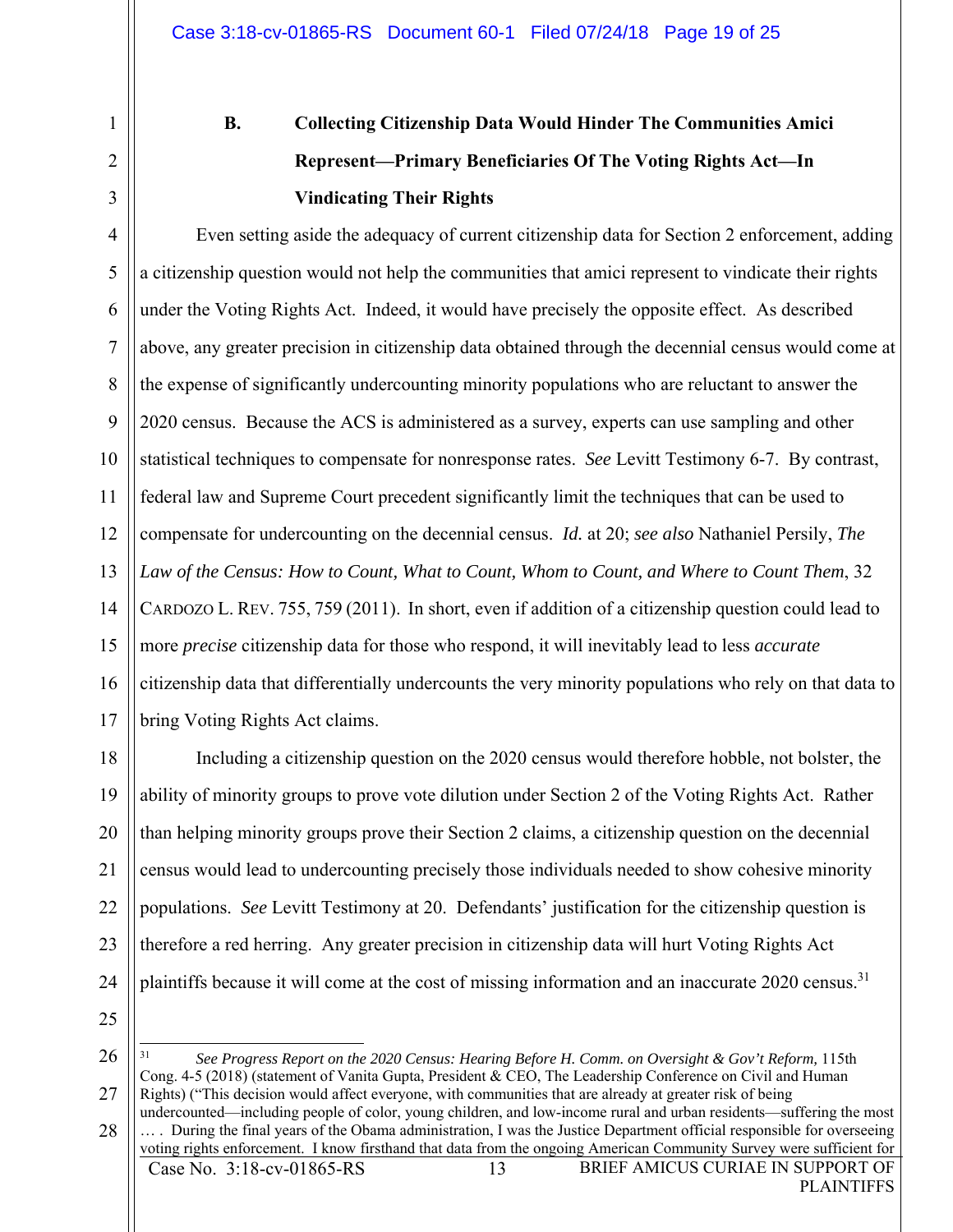|                | Case 3:18-cv-01865-RS Document 60-1 Filed 07/24/18 Page 20 of 25                                                  |                                                                                             |
|----------------|-------------------------------------------------------------------------------------------------------------------|---------------------------------------------------------------------------------------------|
|                |                                                                                                                   |                                                                                             |
| $\mathbf{1}$   | <b>CONCLUSION</b>                                                                                                 |                                                                                             |
| $\overline{2}$ | For the foregoing reasons, defendants' motion to dismiss should be denied.                                        |                                                                                             |
| $\mathfrak{Z}$ |                                                                                                                   |                                                                                             |
| $\overline{4}$ | DATED: July 24, 2018                                                                                              | Respectfully submitted,                                                                     |
| 5              |                                                                                                                   | By: /s/ Michael A. Mugmon                                                                   |
| 6              |                                                                                                                   | Michael A. Mugmon (SBN: 251958)<br>michael.mugmon@wilmerhale.com<br>WILMER CUTLER PICKERING |
| $\overline{7}$ |                                                                                                                   | <b>HALE AND DORR LLP</b>                                                                    |
| 8              |                                                                                                                   | 950 Page Mill Road<br>Palo Alto, CA 94304                                                   |
| 9              |                                                                                                                   | Telephone: +1 650 858 6000<br>Facsimile: +1 650 858 6100                                    |
| 10             |                                                                                                                   | <b>Attorney for Amici Curiae</b>                                                            |
| 11             |                                                                                                                   |                                                                                             |
| 12             |                                                                                                                   |                                                                                             |
| 13             |                                                                                                                   |                                                                                             |
| 14             |                                                                                                                   |                                                                                             |
| 15             |                                                                                                                   |                                                                                             |
| 16             |                                                                                                                   |                                                                                             |
| 17             |                                                                                                                   |                                                                                             |
| 18             |                                                                                                                   |                                                                                             |
| 19             |                                                                                                                   |                                                                                             |
| 20             |                                                                                                                   |                                                                                             |
| 21             |                                                                                                                   |                                                                                             |
| 22             |                                                                                                                   |                                                                                             |
| 23<br>24       |                                                                                                                   |                                                                                             |
| 25             |                                                                                                                   |                                                                                             |
| 26             |                                                                                                                   |                                                                                             |
| 27             |                                                                                                                   |                                                                                             |
| 28             | us to do our work. Rigorous enforcement of the Voting Rights Act has never required the addition of a citizenship |                                                                                             |
|                | question on the census form sent to all households.").<br>14<br>Case No. 3:18-cv-01865-RS                         | BRIEF AMICUS CURIAE IN SUPPORT OF                                                           |
|                |                                                                                                                   | <b>PLAINTIFFS</b>                                                                           |
|                |                                                                                                                   |                                                                                             |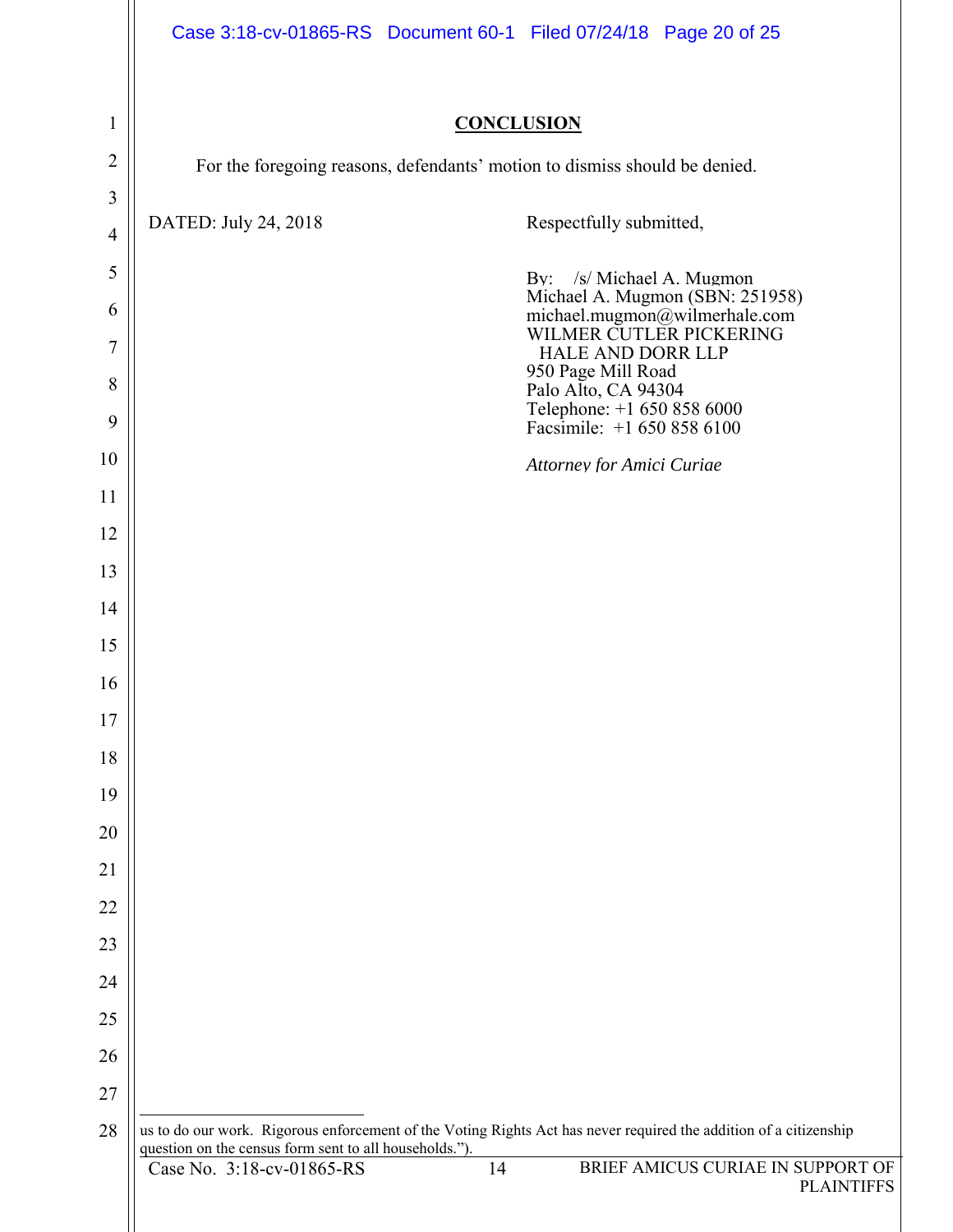| $\mathbf{1}$   | <b>APPENDIX: LIST OF AMICI</b>                                                  |
|----------------|---------------------------------------------------------------------------------|
| $\overline{2}$ | The Leadership Conference on Civil and Human Rights                             |
| $\mathfrak{Z}$ | The Leadership Conference Education Fund                                        |
| 4              | <b>Muslim Advocates</b>                                                         |
| 5              | National Association of Latino Elected and Appointed Officials Educational Fund |
| 6              | National Coalition on Black Civic Participation                                 |
| 7              | 4CS of Passaic County                                                           |
| 8              | Advocates for Children of New Jersey                                            |
| 9              | AgeOptions                                                                      |
| 10             | American Anthropology Association                                               |
| 11             | American Federation of State, County, and Municipal Employees, AFL-CIO (AFSCME) |
| 12             | American Federation of Teachers                                                 |
| 13             | American Muslim Health Professionals                                            |
| 14             | American Society on Aging                                                       |
| 15             | Andrew Goodman Foundation                                                       |
| 16             | Anti-Defamation League                                                          |
| 17             | Arab American Institute                                                         |
| 18             | Arkansas Advocates for Children and Families                                    |
| 19             | Asian & Pacific Islander American Health Forum                                  |
| 20             | Asian American Legal Defense and Education Fund (AALDEF)                        |
| 21             | Asian Americans for Community Involvement                                       |
| 22             | Asian Law Alliance                                                              |
| 23             | Asian Pacific American Labor Alliance                                           |
| 24             | Asian Pacific Islander Americans for Civic Empowerment (APACE) - Washington     |
| 25             | Bend the Arc: A Jewish Partnership for Justice                                  |
| 26             | Bhutanese Community Association of Pittsburgh (BCAP)                            |
| 27             | California Pan-Ethnic Health Network                                            |
| 28             |                                                                                 |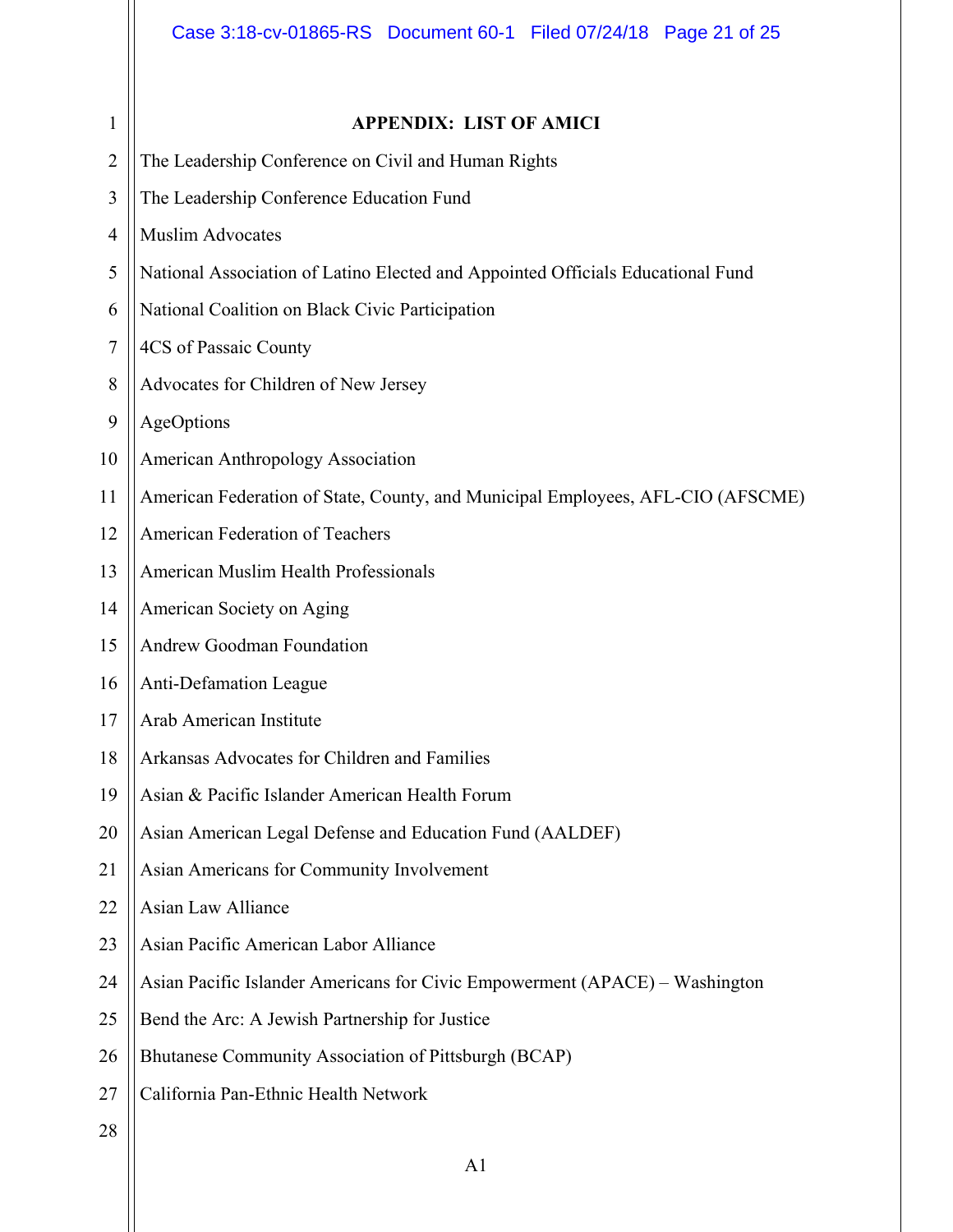2 3 4 5 6 7 8 9 10 11 12 13 14 15 16 17 18 19 20 21 22 23 24 25 26 27 Center for Popular Democracy Central Conference of American Rabbis Chinese-American Planning Council Christian Methodist Episcopal Church – Washington-Virginia District Citizen Action of New York Civil Rights Project at the University of California – Los Angeles Clearinghouse on Women's Issues Clergy and Laity United for Economic Justice (CLUE) Coalition on Human Needs Colorado Center on Law and Policy Colorado Children's Campaign Common Cause Community Service Society of New York Crescent City Media Group D & R Accounting & Tax Solutions, Inc. Delaware Ecumenical Council on Children and Families Democracy Forward Foundation Dēmos Disability Rights Education & Defense Fund (DREDF) Empower Missouri Equal Justice Society Equality California Faith in Public Life Family Equality Council FISH Hospitality Program, Inc. Gilmore Memorial Preschool, Inc.

Center for Law and Social Policy (CLASP)

28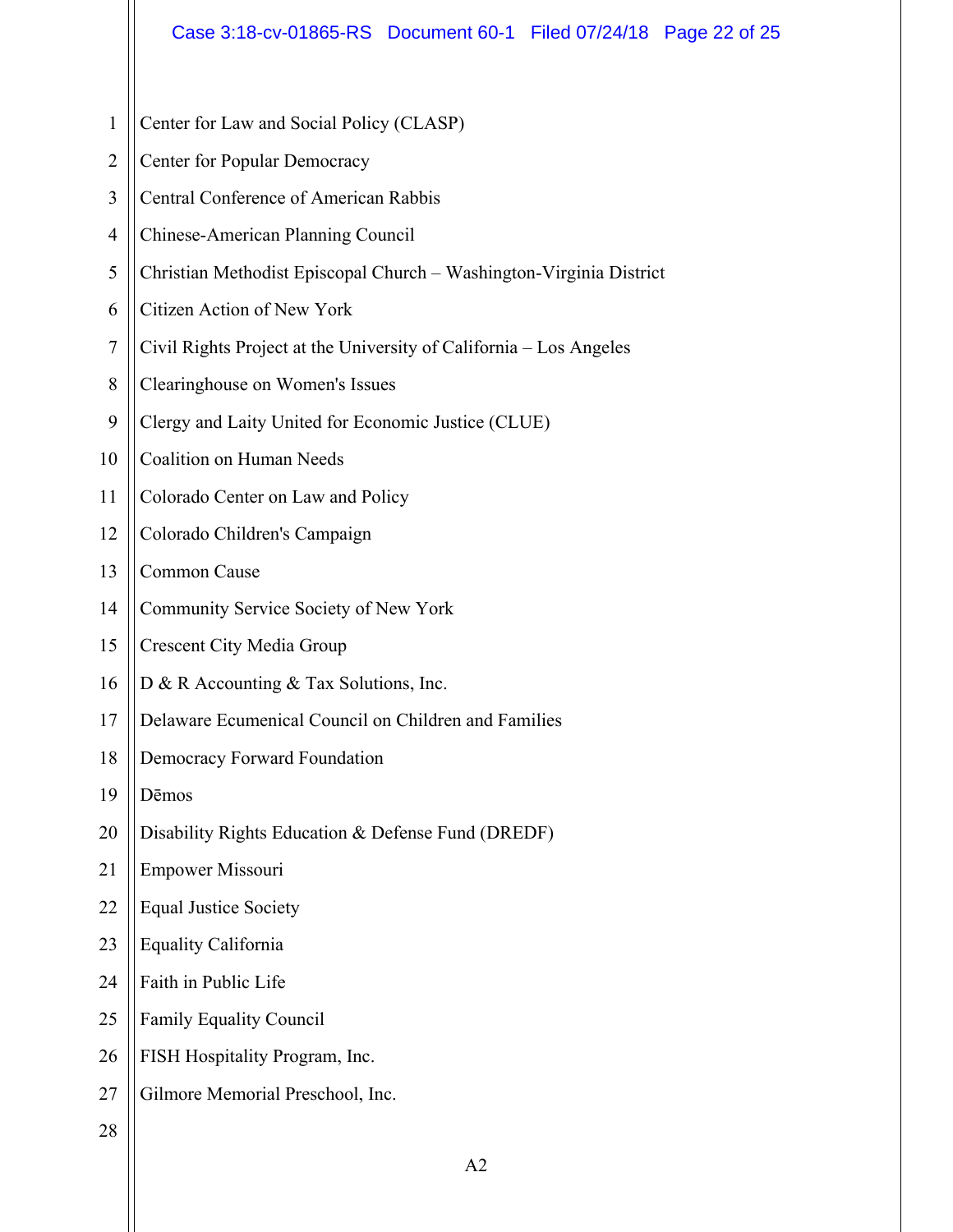- 1 Hindu American Foundation
- 2 Hispanic Federation
- 3 Hispanic Organization for Leadership & Action (HOLA)
- 4 Holy Spirit Missionary Sisters, USA-JPIC
- 5 Illinois Association of Area Agencies on Aging
- 6 Illinois Coalition for Immigrant and Refugee Rights
- 7 Immigrant Justice Group First Unitarian Denver
- 8 Impact Fund
- 9 In the Public Interest
- 10 Japanese American Citizens League
- 11 Jewish Council for Public Affairs
- 12 Justice in Aging
- 13 Laotian American National Alliance
- 14 Latino Coalition for a Healthy California
- 15 LatinoJustice PRLDEF (Puerto Rican Legal Defense and Education Fund)
- 16 League of Women Voters US
- 17 Legal Aid Justice Center
- 18 Legal Aid Society of the District of Columbia
- 19 Let America Vote
- 20 MinKwon Center for Community Action
- 21 Muslim Public Affairs Council
- 22 NAACP Legal Defense and Educational Fund, Inc.
- 23 National Action Network
- 24 National Asian Pacific American Women's Forum
- 25 National Association for the Advancement of Colored People, Inc.
- 26 National Black Justice Coalition
- 27 National Center for Law and Economic Justice
- 28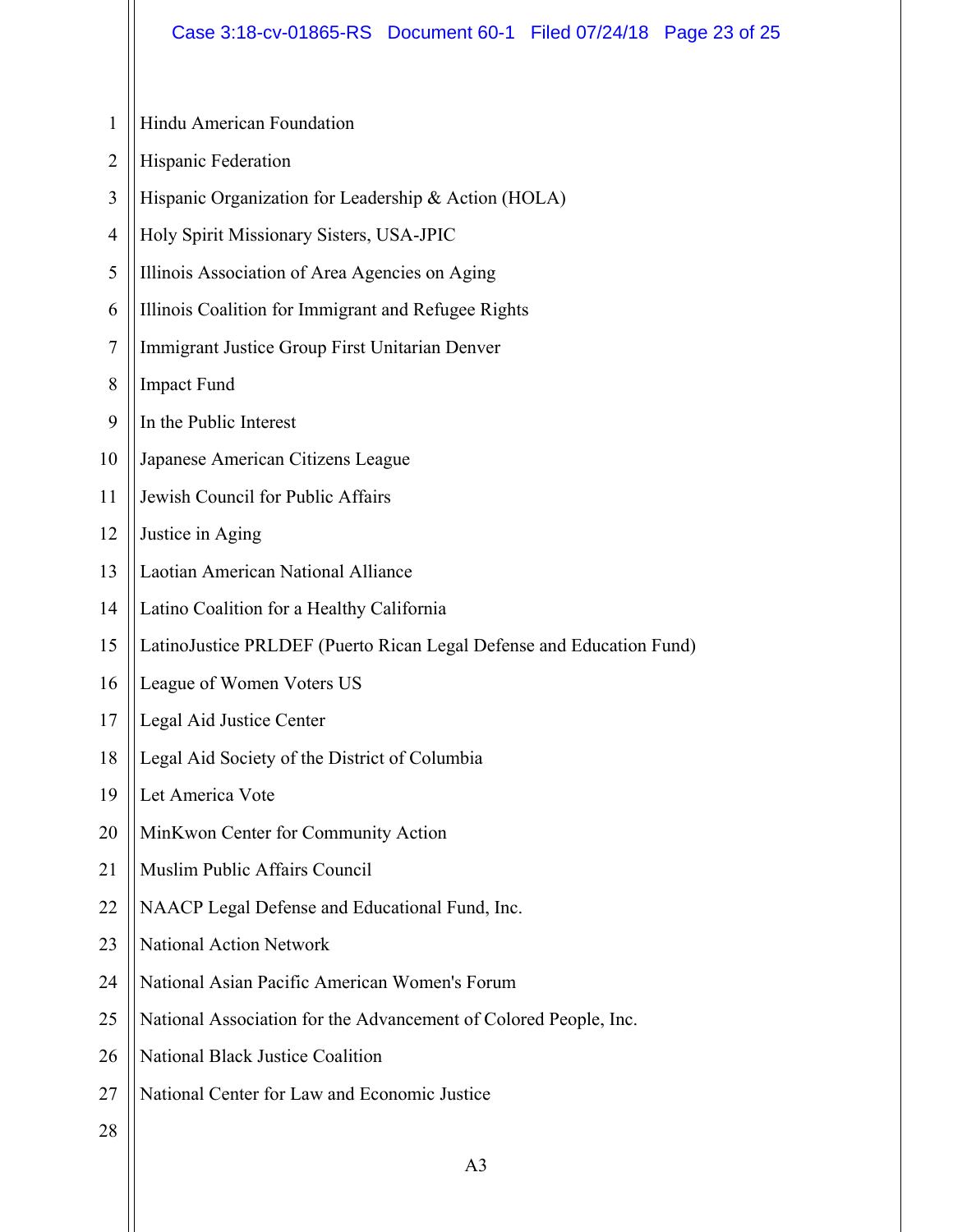## Case 3:18-cv-01865-RS Document 60-1 Filed 07/24/18 Page 24 of 25

| $\mathbf{1}$   | National Coalition for Literacy                                         |
|----------------|-------------------------------------------------------------------------|
| $\overline{2}$ | <b>National Consumers League</b>                                        |
| 3              | National Council of Jewish Women                                        |
| $\overline{4}$ | National Employment Law Project                                         |
| 5              | National Health Law Program                                             |
| 6              | National Human Services Assembly                                        |
| 7              | National Immigration Law Center                                         |
| 8              | National Institute for Reproductive Health (NIRH)                       |
| 9              | National LGBTQ Task Force                                               |
| 10             | National Organization for Women Foundation                              |
| 11             | National Partnership for Women & Families                               |
| 12             | National Women's Law Center                                             |
| 13             | N.C. Counts Coalition                                                   |
| 14             | New Jersey Institute for Social Justice                                 |
| 15             | New York Counts 2020                                                    |
| 16             | New York State Black, Puerto Rican, Hispanic & Asian Legislative Caucus |
| 17             | North Carolina Asian Americans Together (NCAAT)                         |
| 18             | Oasis - A Haven for Women and Children                                  |
| 19             | Partnership For America's Children                                      |
| 20             | <b>Paterson Alliance</b>                                                |
| 21             | <b>Paterson Education Fund</b>                                          |
| 22             | Paterson Habitat for Humanity                                           |
| 23             | Passaic County Community College Child Development Center               |
| 24             | People for the American Way Foundation                                  |
| 25             | PolicyLink                                                              |
| 26             | Protect Democracy                                                       |
| 27             | <b>Public Justice Center</b>                                            |
| 28             |                                                                         |
|                | A4                                                                      |